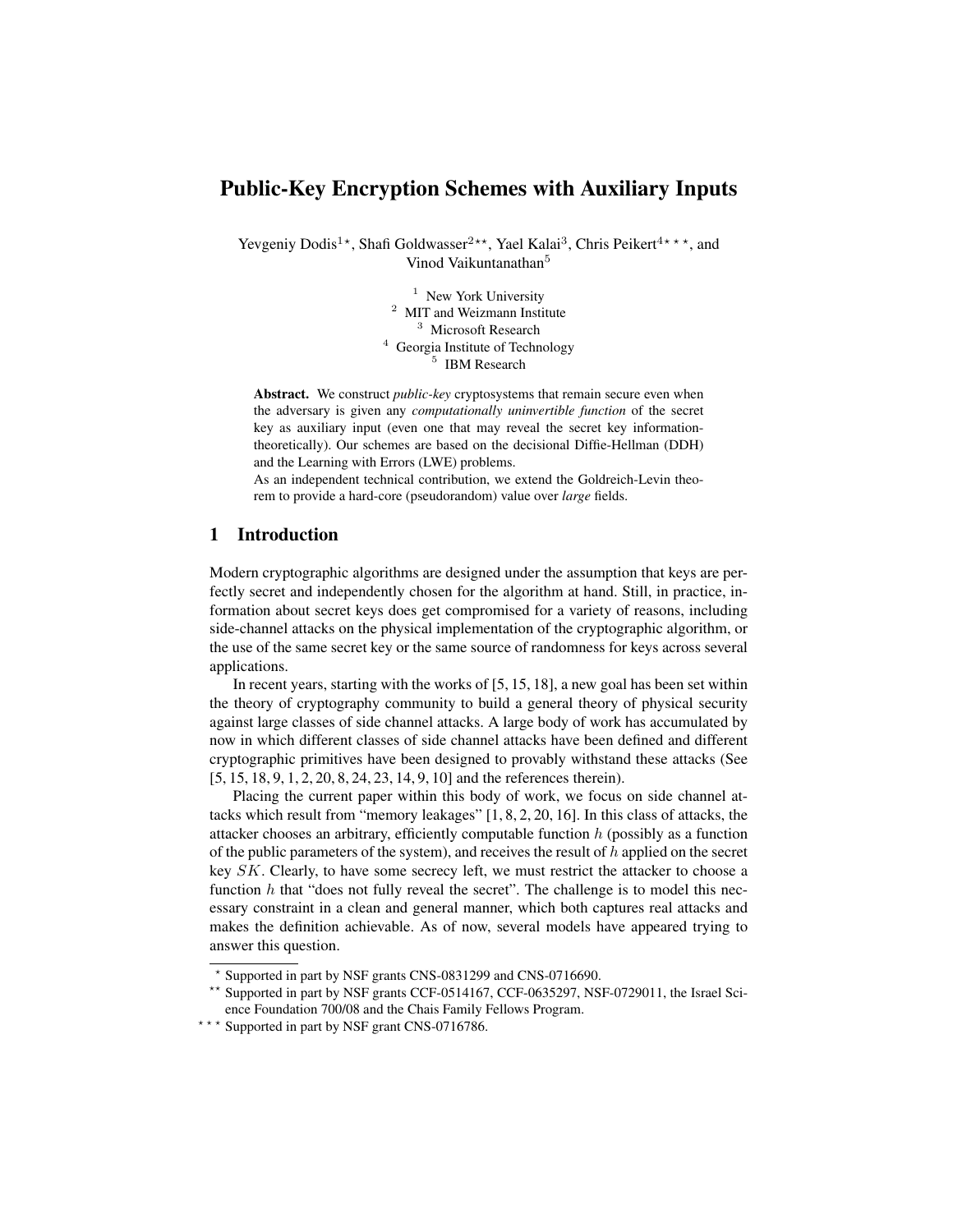Akavia, Goldwasser and Vaikuntanathan [1] considered a model in which the leakage function h is an arbitrary polynomial-time computable function *with bounded output length*. Letting k denote the length (or more generally, the min-entropy) of the secret key SK, the restriction is that h outputs  $\ell(k) < k$  bits. In particular, this ensures that the leakage does not fully reveal the secret key. Akavia et al. [1] show that the publickey encryption scheme of Regev [25] is secure against  $\ell(k)$ -length bounded leakage functions as long as  $\ell(k) < (1 - \epsilon)k$  for some constant  $\epsilon > 0$ , under the intractability of the learning with error problem (LWE).

Subsequent work of Naor and Segev  $[20]$  relaxed the restriction on h so that the leakage observed by the adversary may be longer than the secret key, but *the minentropy of the secret drops by at most*  $\ell(k)$  *bits* upon observing  $h(SK)$ ; they call this the *noisy leakage* requirement. The work of [20] also showed how to construct a publickey encryption scheme which resists noisy leakage as long as  $\ell(k) < k - k^{\epsilon}$  for some constant  $\epsilon > 0$ , under the decisional Diffie Hellman (DDH) assumption. They also showed a variety of other public-key encryption schemes tolerating different amounts of leakage, each under a different intractability assumption: Paillier's assumption, the quadratic residuosity assumption, and more generally, the existence of any universal hash-proof system [7]. We refer the reader to [20] for a detailed discussion of these results. (Finally, we note that the proof of [1] based on the LWE assumption generalizes to the case of noisy leakage.).

The bottom line is that both [1] and [20] (and the results that use the models therein) interpret the necessary restriction on the leakage function  $h$  by insisting that it is (information-theoretically) *impossible* to recover  $SK$  given the leakage  $h(SK)$ .

## 1.1 The Auxiliary Input Model

The natural question that comes out of the modeling in [1, 20] is whether this restriction is essential. For example, is it possible to achieve security if the leakage function  $h$  is a one-way permutation? Such a function information-theoretically reveals the entire secret key  $SK$ , but still it is computationally infeasible to recover  $SK$  from  $h(SK)$ .

The focus of this work is the model of *auxiliary input* leakage functions, introduced by Dodis, Kalai, and Lovett [8], generalizing [1, 20]. They consider the case of *symmetric encryption* and an adversary who can learn an arbitrary polynomial time computable function h of the secret key, provided that the secret key SK is *hard to compute* given  $h(SK)$  (but not necessarily impossible to determine, as implied by the definitions of [1, 20]). Formally, the restriction imposed by [8] on the leakage function h is that any polynomial time algorithm attempting to invert  $h(SK)$  will succeed with probability at most  $2^{-\lambda(k)}$  for some function  $\lambda(\cdot)$  (i.e., a smaller  $\lambda(k)$  allows for a larger class of functions, and thus a stronger security result). The ultimate goal is to capture all polynomially *uninvertible* functions: namely, all functions for which the probability of inversion by a polynomial time algorithm is bounded by some negligible function in  $k$ .

<sup>6</sup> It is instructive to contrast *uninvertible* functions with the standard notion of *one-way* functions. In the former, we require the adversary who is given  $h(SK)$  to come up with the actual pre-image SK itself, whereas in the latter, the adversary need only output an  $SK'$  such that  $h(SK') = h(SK)$ . Thus, a function h that outputs nothing is an uninvertible function, but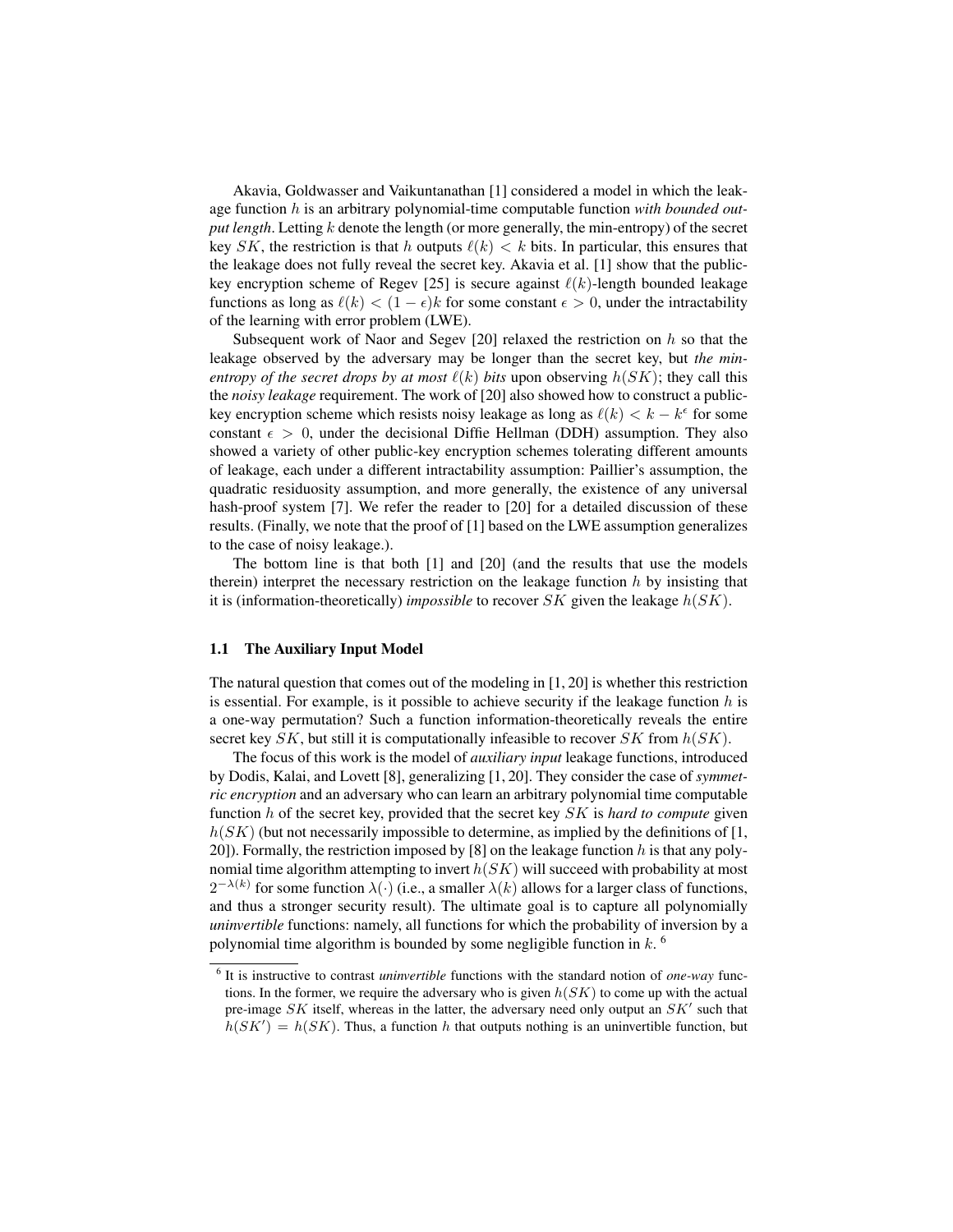The work of [8] constructed, based on a non-standard variant of the learning parity with noise (LPN) assumption, a symmetric-key encryption scheme that remains secure w.r.t. any auxiliary input  $h(SK)$ , as long as no polynomial time algorithm can invert h with probability more than  $2^{-\epsilon k}$  for some  $\epsilon > 0$ .

In the same work [8], it was observed that in addition to generalizing the previous leakage models, the auxiliary input model offers additional advantages, the main one being *composition*. Consider a setting where a user prefers to use the same secret key for multiple tasks, as is the case when using biometric keys [4, 8]. Suppose we construct an encryption scheme that is secure w.r.t. any auxiliary input which is an uninvertible function of the secret key. Then, one can safely use his secret and public key pair to run arbitrary protocols, as long as these protocols together do not (computationally) reveal the entire secret key.

#### 1.2 Our Results

In this paper, we focus on designing *public key* encryption algorithms which are secure in the presence of auxiliary input functions. We adapt the definition of security w.r.t. auxiliary input from [8] to the case of public-key encryption algorithms. To address the issue of whether the function  $h$  is chosen by the adversary after seeing the corresponding public key  $PK$  (so called adaptive security in [1]), we allow the adversary to receive  $h(SK, PK)$ . In other words, we allow the leakage function to depend on PK.

We prove auxiliary input security for two public-key encryption schemes based on different assumptions.

- 1. We show that the encryption scheme of Boneh, Halevi, Hamburg and Ostrovsky [3] (henceforth called the BHHO encryption scheme), suitably modified, is CPA-secure in the presence of auxiliary input functions  $h$  that can be inverted with probability *at most*  $2^{-k^{\epsilon}}$  for any  $\epsilon > 0$ . The underlying hard problem for our auxiliary-input CPA-secure scheme is again the same as that of the original BHHO scheme, i.e, the decisional Diffie-Hellman assumption. Previously, [20] showed that the BHHO scheme is secure w.r.t. bounded length leakage of size at most  $k - k^{\epsilon}$  (and more generally, noisy leakages).
- 2. We show that the "dual" of Regev's encryption scheme [25], first proposed by Gentry, Peikert and Vaikuntanathan [12], when suitably modified is CPA-secure in the presence of auxiliary input functions h that can be inverted with probability *at most*  $2^{-k^{\epsilon}}$  for any  $\epsilon > 0$ . The underlying hard problem for our auxiliary-input CPAsecure scheme is the same as that for (standard) CPA-security, i.e, the "learning with errors" (LWE) problem. This result, in particular, implies that the scheme is secure w.r.t. bounded length leakage of size at most  $k - k^{\epsilon}$  (and more generally, noisy leakages). This improves on the previous bound of [1] for the [25] system.

We note that we can prove security of both the dual Regev encryption scheme and the BHHO encryption scheme w.r.t. a richer class of auxiliary inputs, i.e., those that are

not one-way! The right notion to consider in the context of leakage and auxiliary input is that of *uninvertible* functions.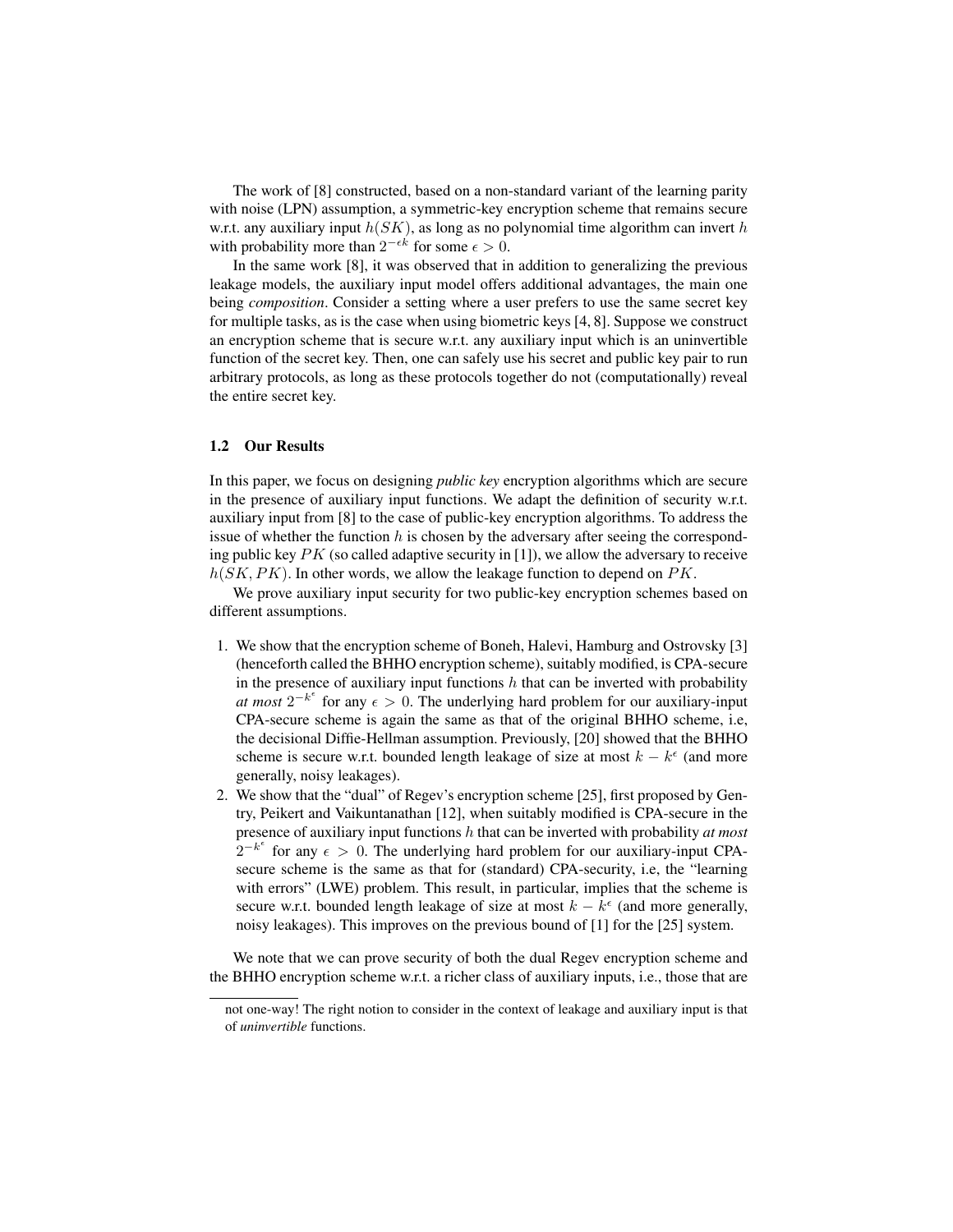hard to invert with probability  $2^{-polylog(k)}$ . However, then the assumptions we rely on are that LWE/DDH are secure against an adversary that runs in subexponential time.

Of course, the holy grail in this line of work would be a public-key encryption scheme secure against *polynomially hard auxiliary inputs*, that is functions that no polynomial-time adversary can invert with probability better than negligible (in  $k$ ). Is this in fact achievable? We give two answers to this question.

*A Negative Answer.* We show that the holy grail is unattainable for public-key encryption schemes. In particular, for every *public-key encryption scheme*, we show an auxiliary input function h such that it is hard to compute SK given  $h(PK, SK)$ , and yet the scheme is completely insecure in the presence of the leakage given by  $h$ . The crux of the proof is to use the fact that the adversary that tries to break the encryption scheme gets *the public key* PK *in addition to the leakage* h(PK, SK). Thus, it suffices to come up with a leakage function  $h$  such that:

- Given  $h(PK, SK)$ , it is hard to compute SK (i.e., h is uninvertible), and yet
- Given  $h(PK, SK)$  and PK, it is easy to compute SK.

We defer the details of the construction of such a function to the full version.

*A Weaker Definition and a Positive Answer.* To complement the negative result, we construct a public key encryption schemes (under DDH and LWE) that are secure if the leakage function h is polynomially hard to invert *even given the public key*. This is clearly a weaker definition, but still it is advantageous in the context of composition. See Section 3.1 for definitional details, and the full version for the actual scheme.

We end this section by remarking that the complexity of all of the the encryption schemes above depends on the bound on the inversion probability of  $h$  which we desire to achieve. For example, in the case of the BHHO scheme, the size of the secret key (and the complexity of encrypting/decrypting) is  $k^{1/\epsilon}$ , where k is the length of the secret key (or more generally, the min-entropy) and security is w.r.t. auxiliary inputs that are hard to invert with probability  $2^{-k^{\epsilon}}$ . (In fact, this is the case for most of the known schemes, in particular  $[1, 2, 20, 16]$ .

#### 1.3 Overview of Techniques

We sketch the main ideas behind the auxiliary input security of the GPV encryption scheme (slightly modified). The scheme is based on the hardness of the learning with error (decisional LWE) problem, which states that for a security parameter  $n$  and any polynomially large m, given a uniformly random matrix  $\mathbf{A} \in \mathbb{Z}_q^{n \times m}$ , the vector  $\mathbf{A}^T\mathbf{s}$  + x is pseudorandom where  $\mathbf{s} \leftarrow \mathbb{Z}_q^n$  is uniformly random, and each component of x is chosen from a "narrow error distribution".

Let us first recall how the GPV scheme works. The secret key in the scheme is a vector  $\mathbf{e} \in \{0,1\}^m$ , and the public key is a matrix  $\mathbf{A} \in \mathbb{Z}_q^{n \times m}$  together with  $\mathbf{u} = \mathbf{A} \mathbf{e} \in \mathbb{Z}_q^{n \times m}$  $\mathbb{Z}_q^n$ . Here n is the security parameter of the system, q is a prime (typically polynomial in n, but in our case slightly superpolynomial), and  $m$  is a sufficiently large polynomial in n and  $\log q$ . (The min-entropy of the secret key k, in this case, is m.) The basic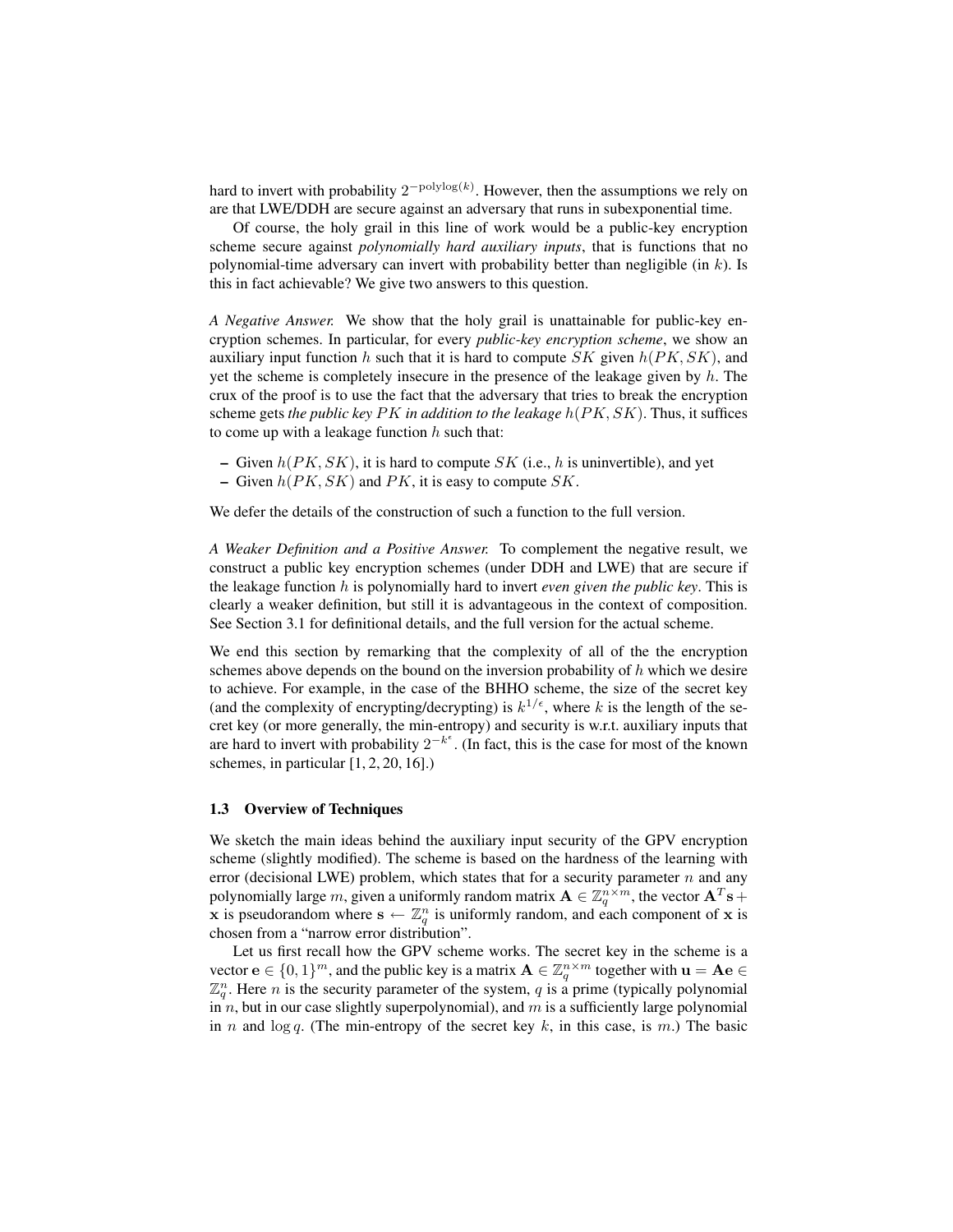encryption scheme proceeds bit by bit. To encrypt a bit b, we first choose  $\mathbf{s} \leftarrow \mathbb{Z}_q^n$ uniformly at random,  $\mathbf{x} \in \mathbb{Z}_q^m$  from a "narrow" error distribution, and  $x' \in \mathbb{Z}_q$  from a "much wider" error distribution. The ciphertext is

$$
(\mathbf{A}^T \mathbf{s} + \mathbf{x}, \mathbf{u}^T \mathbf{s} + x' + b \lfloor q/2 \rfloor) \in \mathbb{Z}_q^m \times \mathbb{Z}_q.
$$

Given the secret key e, the decryption algorithm computes  $e^T(A^T s + x) \approx (Ae)^T s =$  $\mathbf{u}^T$ s (where the approximation holds because  $\mathbf{e}^T \mathbf{x}$  and  $x'$  are all small compared to q) and uses this to recover b from the second component.

The first idea we use to show auxiliary input security for this scheme is that the intractability assumption (i.e, the hardness of LWE mentioned above) refers "almost entirely" to the "preamble" of the ciphertext  $A^T s + x$ , and not to the secret key at all. This suggests considering an alternative encryption algorithm (used by the simulator) which generates a ciphertext using knowledge of the secret key e rather than the secret s. The advantage of this in the context of leakage is that knowing the secret key enables the simulator to compute and reveal an arbitrary (polynomial-time computable) leakage function  $h$  of the secret key.<sup>7</sup> More specifically, we consider an alternate encryption algorithm that, given a preamble  $y = A<sup>T</sup>s + x$ , encrypts the bit b using the secret key e as:

$$
(\mathbf{y}, \mathbf{e}^T \mathbf{y} + x' + b \lfloor q/2 \rfloor).
$$

The distribution thus produced is statistically "as good as" that of the original encryption algorithm; in particular,  $e^T y + x' = u^T s + (e^T x + x')$ , where  $e^T x + x'$  is distributed (up to negligible statistical distance) like a sample from the "wide" error distribution when  $e^T$ **x** is negligible compared to x'. (This is why we need to use a slightly superpolynomial q, and to choose e and x to be negligible relative to the magnitude of  $x'$ ).

Next, by the LWE assumption, we can replace y with a uniformly random vector over  $\mathbb{Z}_q^m$ . We would then like to show that the term  $\mathbf{e}^T \mathbf{y} = \langle \mathbf{e}, \mathbf{y} \rangle$  in the second component of the ciphertext is pseudorandom given the rest of the adversary's view, namely  $(A, Ae, h(A, e), y)$  where  $y \in \mathbb{Z}_q^m$  is uniformly random. Assuming that the function  $h'(\mathbf{A}, \mathbf{e}) = (\mathbf{A}, \mathbf{A}\mathbf{e}, h(\mathbf{A}, \mathbf{e}))$  is uninvertible, this suggests using a *Goldreich-Levin type theorem over the large field*  $GF(q)$ . Providing such a theorem is the first technical contribution of this work.

The original Goldreich-Levin theorem over the binary field  $GF(2)$  says that for an uninvertible function  $h: GF(2)^m \rightarrow \{0,1\}^*$ , the inner product  $\langle e, y \rangle \in GF(2)$ is pseudorandom given  $h(e)$  and uniformly random  $y \in GF(2)^m$ . The later work of [13] extends this result to deal with inner products over  $GF(q)$  for a general prime q. In particular, it shows that any PPT algorithm that distinguishes between  $\langle y, e \rangle$  and uniform, given  $h(e)$  and y, gives rise to a  $poly(q)$ -time algorithm that inverts  $h(e)$ with probability  $1/\text{poly}(q)$  (for a more detailed comparison of our result with [13], see Remark 2). When  $q$  is super-polynomial in the main security parameter  $n$ , the running time of the inverter is superpolynomial, which we wish to avoid. We consider a special class of functions (which is exactly what is needed in our applications) where each

 $7$  This kind of technique for proving security of public-key encryption was already used in [12], in the context of leakage in [20, 16], and to our knowledge, traces at least as far back as the Cramer-Shoup CCA-secure encryption scheme [6].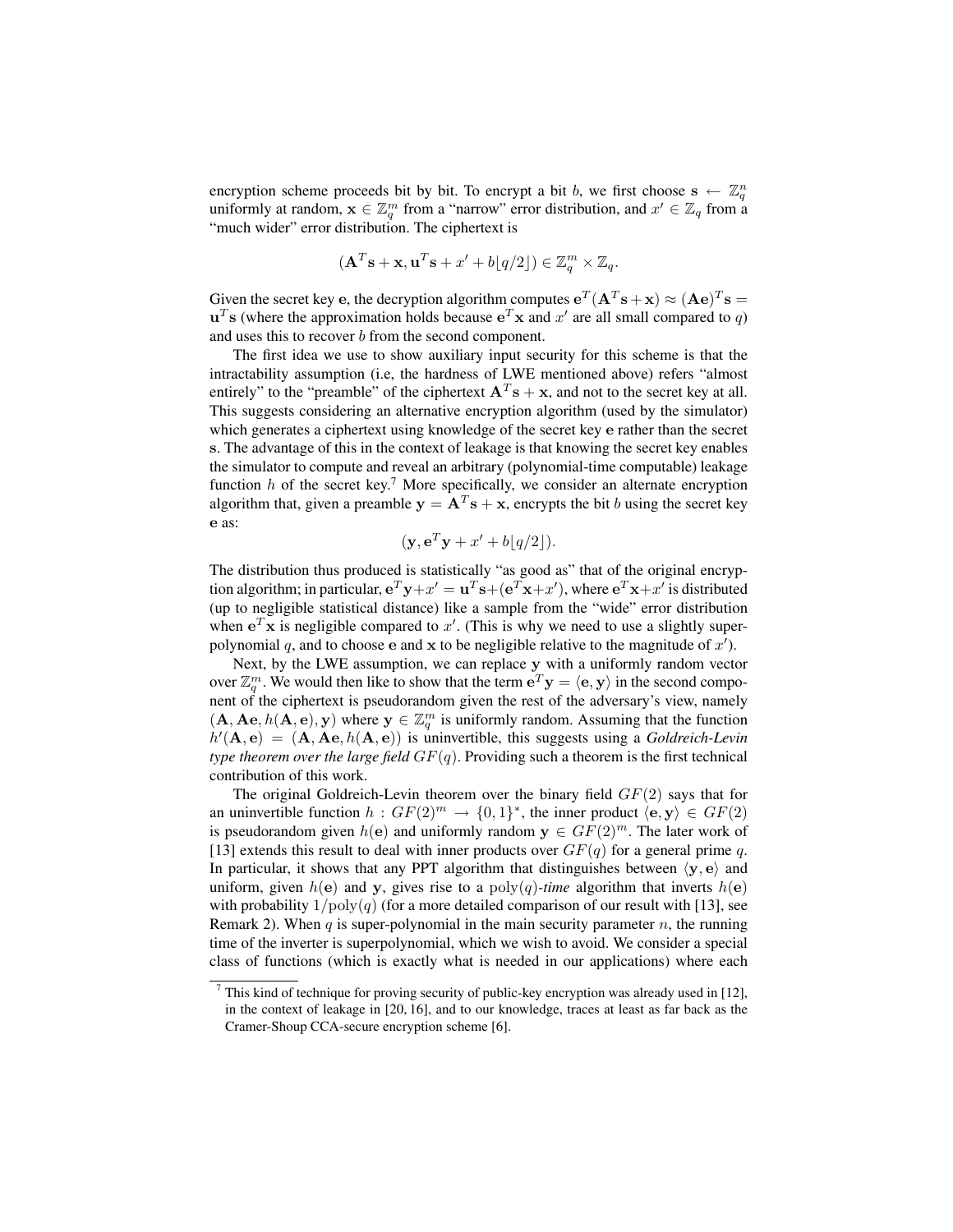coordinate of e comes from a much smaller subdomain  $H \subseteq GF(q)$ . For this class of functions, we show how to make the running time of the inverter *polynomial in* n (and independent of  $q$ ). We state the result informally below.

**Informal Theorem 1** Let q be prime, and let H be a  $poly(m)$ -sized subset of  $GF(q)$ . Let  $h: H^m \to \{0,1\}^*$  be any (possibly randomized) function. If there is a PPT al*gorithm*  $D$  *that distinguishes between*  $\langle e, y \rangle$  *and the uniform distribution over*  $GF(q)$ given  $h(e)$  and  $y \leftarrow GF(q)^m$ , then there is a PPT algorithm A that inverts h with probability  $1/(q^2 \cdot \text{poly}(m))$ .

Applying this variant of the Goldreich-Levin theorem over  $GF(q)$ , we get security against auxiliary input functions h that are hard to invert given  $(A, Ae, h(A, e))$ ; we call this weak auxiliary-input security in the rest of the paper. Obtaining strong auxiliary input security, i.e., security against functions  $h$  that are hard to invert given only  $(A, h(A, e))$ , is very easy in our case: since the public key Ae has bit-length  $n \log q = m^{\epsilon} \ll |SK|$ , the reduction can simply guess the value of  $PK =$  Ae and lose only a factor of  $2^{-m^{\epsilon}}$  in the inversion probability.

The proof of security for the BHHO encryption scheme follows precisely the same line of argument, but with two main differences: (1) the proof is somewhat simpler because one does not have to deal with any pesky error terms (and the resulting statistical deviation between encrypting with the public key versus the secret key), and (2) we use the Goldreich-Levin theorem over an exponentially large field  $GF(q)$ , rather than a superpolynomial one.

## 2 Preliminaries

Throughout this paper, we denote the security parameter by n. We write  $negl(n)$  to denote an arbitrary negligible function, i.e., one that vanishes faster than the inverse of any polynomial.

*The Decisional Diffie Hellman Assumption.* Let  $\mathcal G$  be a probabilistic polynomial-time "group generator" that, given the security parameter  $n$  in unary, outputs the description of a group G that has prime order  $q = q(n)$ . The decisional Diffie Hellman (DDH) assumption for  $G$  says that the following two ensembles are computationally indistinguishable:

$$
\left\{(g_1,g_2,g_1^r,g_2^r): g_i \leftarrow G, r \leftarrow \mathbb{Z}_q\right\} \approx_c \left\{(g_1,g_2,g_1^{r_1},g_2^{r_2}): g_i \leftarrow G, r_i \leftarrow \mathbb{Z}_q\right\}
$$

We will use a lemma of Naor and Reingold [19] which states that a natural generalization of the DDH assumption which considers  $m > 2$  generators is actually equivalent to DDH. The proof follows from the self-reducibility of DDH.

Lemma 1 ([19]). *Under the DDH assumption on* G*, for any positive integer* m*,*

$$
\left\{ (g_1, \ldots, g_m, g_1^r, \ldots, g_m^r) : g_i \leftarrow G, r \leftarrow \mathbb{Z}_q \right\} \approx_c
$$

$$
\left\{ (g_1, \ldots, g_m, g_1^{r_1}, \ldots, g_m^{r_m}) : g_i \leftarrow G, r_i \leftarrow \mathbb{Z}_q \right\}
$$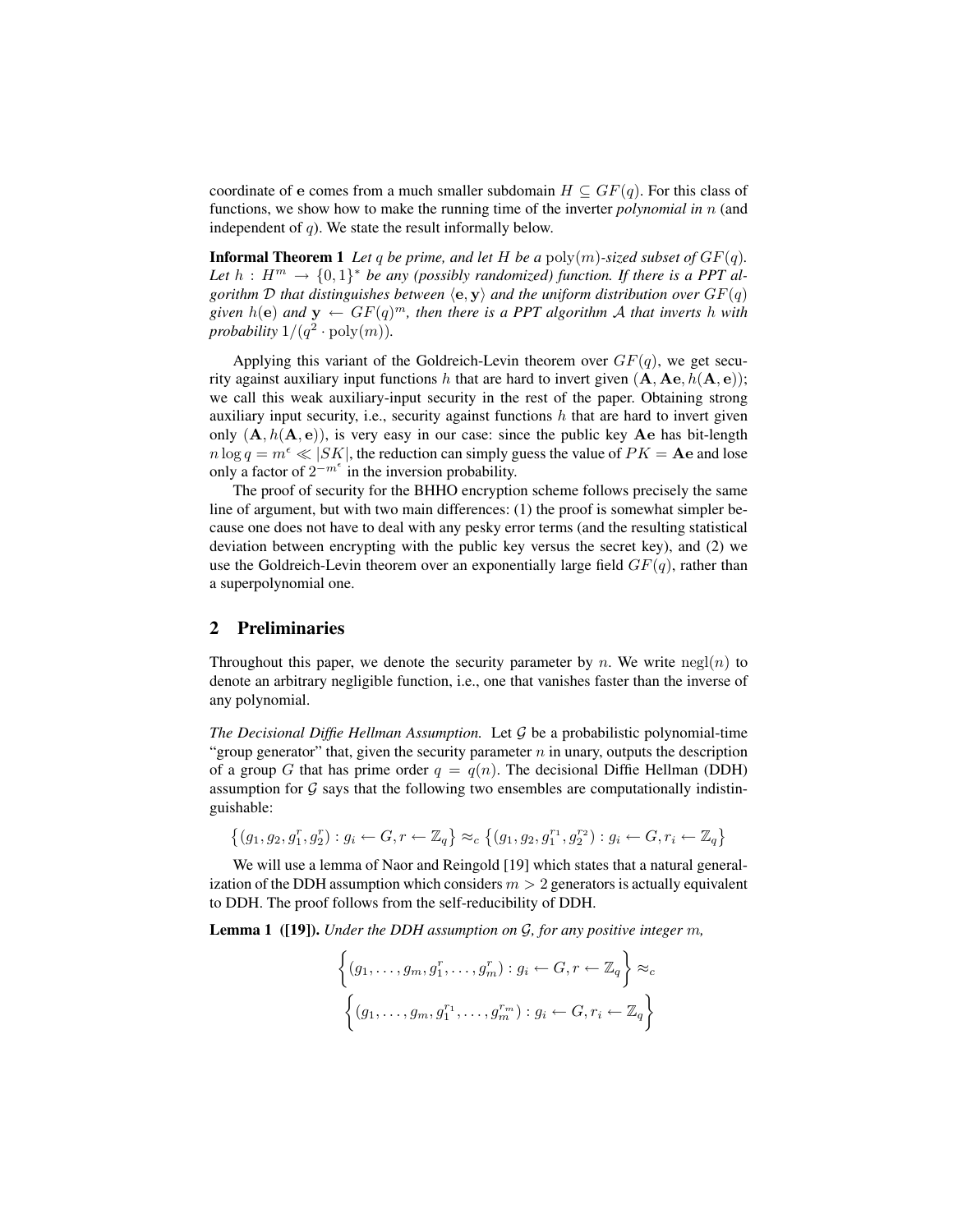*The Learning with errors (LWE) Assumption.* The LWE problem was introduced by Regev [25] as a generalization of the "learning noisy parities" problem. For positive integers n and  $q \ge 2$ , a vector  $s \in \mathbb{Z}_q^n$ , and a probability distribution  $\chi$  on  $\mathbb{Z}_q$ , let  $A_{s,\chi}$ be the distribution obtained by choosing a vector  $\mathbf{a} \in \mathbb{Z}_q^n$  uniformly at random and a noise term  $x \leftarrow \chi$ , and outputting  $(\mathbf{a}, \langle \mathbf{a}, \mathbf{s} \rangle + x) \in \mathbb{Z}_q^n \times \mathbb{Z}_q$ .

**Definition 1.** *For an integer*  $q = q(n)$  *and an error distribution*  $\chi = \chi(n)$  *over*  $\mathbb{Z}_q$ *, the (worst-case) learning with errors problem* LWE $_{n,m,q,\chi}$  *in n dimensions is defined as follows. Given m independent samples from*  $A_{s, \chi}$  *(where*  $s \in \mathbb{Z}_q^n$  *is arbitrary), output* s *with noticeable probability.*

*The (average-case) decisional variant of the LWE problem, denoted*  $DLWE_{n,m,q,\chi}$ *, is to distinguish (with non-negligible advantage)* m *samples chosen according to*  $A_{s,x}$ *for* uniformly random  $\mathbf{s} \in \mathbb{Z}_q^n$ , from m samples chosen according to the uniform distri*bution over*  $\mathbb{Z}_q^n \times \mathbb{Z}_q$ *.* 

For cryptographic applications we are primarily interested in the average-case decision problem DLWE. Fortunately, Regev [25] showed that for a prime modulus  $q$ , the (worst-case) LWE and (average-case) DLWE problems are equivalent, up to a  $q \cdot$  $poly(n)$  factor in the number of samples m. We say that  $LWE_{n,m,q,\chi}$  (respectively, DLWE<sub>n,m,q, $\chi$ ) is hard if no PPT algorithm can solve it for infinitely many n.</sub>

At times, we use a compact matrix notation to describe the LWE problem  $LWE_{n,m,q,\chi}$ : given  $(A, A^T s + x)$  where  $A \leftarrow \mathbb{Z}_q^{n \times m}$  is uniformly random,  $s \leftarrow \mathbb{Z}_q^n$  is the LWE secret, and  $\mathbf{x} \leftarrow \chi^m$ , find s. We also use a similar notation for the decision version DLWE.

*Gaussian error distributions.* We are primarily interested in the LWE and DLWE problems where the error distribution  $\chi$  over  $\mathbb{Z}_q$  is derived from a Gaussian. For any  $r > 0$ , the density function of a one-dimensional Gaussian probability distribution over  $\mathbb R$  is given by  $D_r(x) = 1/r \cdot \exp(-\pi (x/r)^2)$ . For  $\beta > 0$ , define  $\overline{\Psi}_{\beta}$  to be the distribution on  $\mathbb{Z}_q$  obtained by drawing  $y \leftarrow D_\beta$  and outputting  $[q \cdot y]$  (mod q). We write LWE<sub>n,m,q,β</sub> as an abbreviation for LWE<sub>n,m,q, $\overline{\psi}_{\beta}$ . Here we state two basic facts about</sub> Gaussians (tailored to the error distribution  $\overline{\Psi}_{\beta}$ ); see, e.g. [11].

**Lemma 2.** Let  $\beta > 0$  and  $q \in \mathbb{Z}$ . Let the vector  $\mathbf{x} \in \mathbb{Z}^n$  be arbitrary, and  $\mathbf{y} \leftarrow \overline{\Psi}_{\beta}^n$ β *.* **Example 2.** Let  $p > 0$  and  $q \in \mathbb{Z}$ . Let the vector  $\mathbf{x} \in \mathbb{Z}$  be dibility, and  $\mathbf{y} \in \mathbb{R}$ <br>With overwhelming probability over the choice of  $\mathbf{y}$ ,  $|\mathbf{x}^T \mathbf{y}| \leq ||\mathbf{x}|| \cdot \beta q \cdot \omega(\sqrt{\log n})$ .

**Lemma 3.** Let  $\beta > 0$ ,  $q \in \mathbb{Z}$  and  $y \in \mathbb{Z}$ . The statistical distance between the distribu*tions*  $\overline{\Psi}_{\beta}$  *and*  $\overline{\Psi}_{\beta}$  + *y is at most*  $|y|/(\beta q)$ *.* 

Evidence for the hardness of LWE<sub>n,m,q, $\beta$ </sub> follows from results of Regev [25], who gave a *quantum* reduction from approximating certain problems on n-dimensional lattices in the worst case to within  $O(n/\beta)$  factors to solving LWE<sub>n,m,q, $\beta$ </sub> for any desired  $m = \text{poly}(n)$ , when  $\beta \cdot q \ge 2\sqrt{n}$ . Recently, Peikert [21] also gave a related *classical* reduction for similar parameters.

# 3 Security against Auxiliary Inputs

We start by defining security of public-key encryption schemes w.r.t. auxiliary input.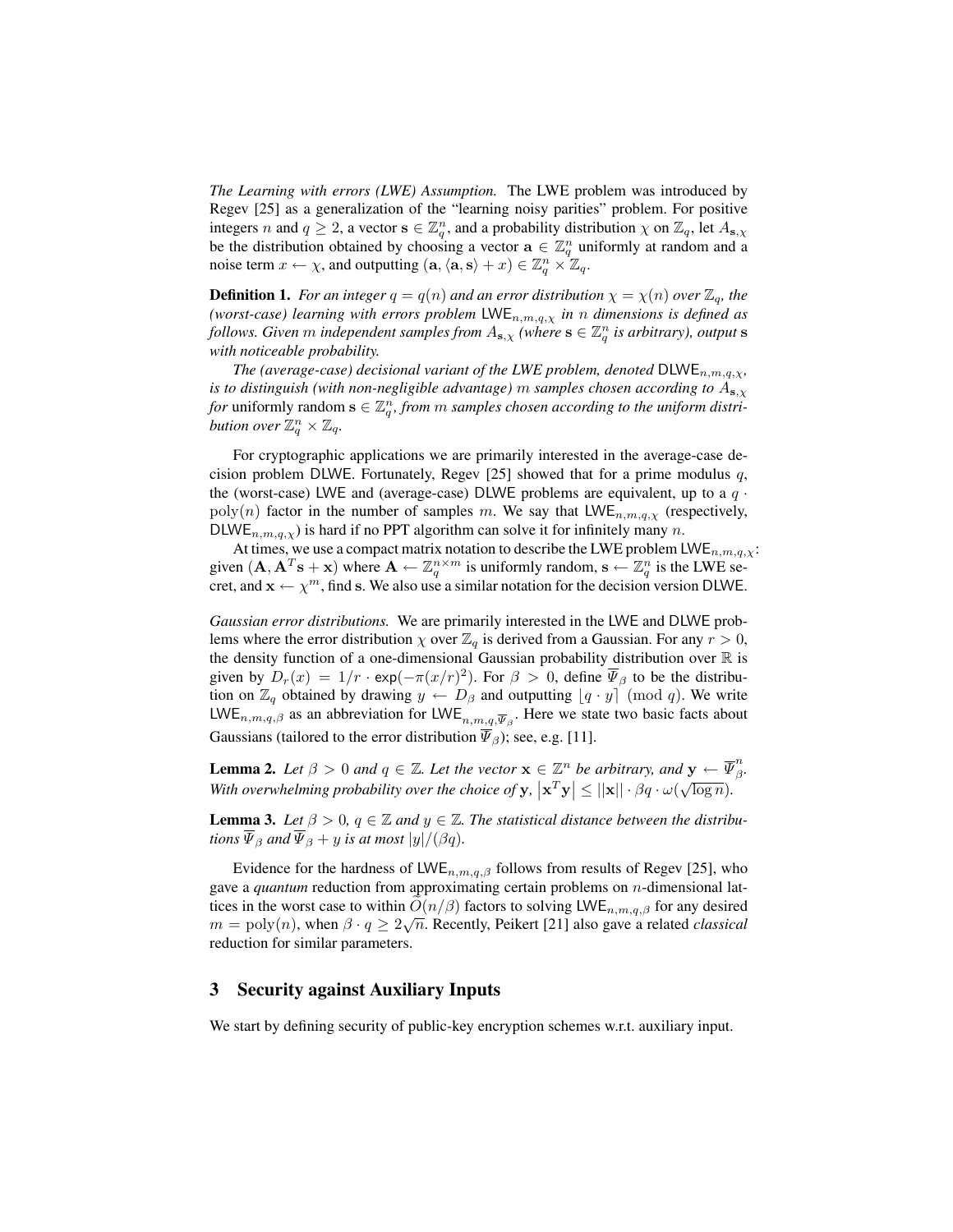**Definition 2.** A public-key encryption scheme  $\Pi = (Gen, Enc, Dec)$  with message *space*  $\mathcal{M} = {\{\mathcal{M}_n\}}_{n\in\mathbb{N}}$  *is* CPA secure w.r.t. auxiliary inputs from H *if for any* PPT *adversary*  $A = (A_1, A_2)$ *, any function*  $h \in H$ *, any polynomial* p*, and any sufficiently large*  $n \in \mathbb{N}$ ,

$$
\mathsf{Adv}_{\mathcal{A},\varPi,h}\overset{def}{=}\big|\Pr[\text{CPA}_0(\varPi,\mathcal{A},n,h)=1]-\Pr[\text{CPA}_1(\varPi,\mathcal{A},n,h)=1]\big|<\frac{1}{p(n)},
$$

*where*  $CPA_b(\Pi, \mathcal{A}, n, h)$  *is the output of the following experiment:* 

 $(SK, PK) \leftarrow$  Gen $(1^n)$  $(M_0, M_1, \text{state}) \leftarrow A_1(1^n, PK, h(SK, PK)) \text{ s.t. } |M_0| = |M_1|$  $c_b \leftarrow \mathsf{Enc}(PK, M_b)$ *Output*  $A_2(c_b, state)$ 

### 3.1 Classes of Auxiliary Input Functions

as close to  $negl(k)$  as possible.

Of course, we need to decide which function families  $H$  we are going to consider. We define two such families. For future convenience, we will parametrize these families by the min-entropy  $k$  of the secret key, as opposed to the security parameter  $n$ . (Note, in our schemes the secret key will be random, so  $k$  is simply the length of the secret key.)

The first family  $\mathcal{H}_{\text{bdd}}$  is the length-bounded family studied by the prior work [1, 20],<sup>8</sup> while the second family  $\mathcal{H}_{\text{OW}}$  is the auxiliary-input family we introduce and study in this work, where we only assume that the secret key is "hard to compute" given the leakage.

– Let  $\mathcal{H}_{\text{bdd}}(\ell(k))$  be the class of all polynomial-time computable functions h:  $\{0,1\}^{|SK|+|PK|} \rightarrow \{0,1\}^{\ell(k)}$ , where  $\ell(k) \leq k$  is the number of bits the attacker is allowed to learn. If a public-key encryption scheme  $\Pi$  is CPA secure w.r.t. this family of functions, it is called  $\ell(k)$ -LB-CPA (length-bounded CPA) secure. – Let  $\mathcal{H}_{\text{OW}}(f(k))$  be the class of all polynomial-time computable functions h:  $\{0,1\}^{|SK|+|PK|} \rightarrow \{0,1\}^*$ , such that given  $h(SK, PK)$  (for a randomly generated  $(SK, PK)$ ), no PPT algorithm can find  $SK$  with probability greater than  $f(k)$ , where  $f(k) \geq 2^{-k}$  is the hardness parameter. If a public-key encryption scheme  $\Pi$  is CPA secure w.r.t. this family of functions, it is called  $f(k)$ -AI-CPA (auxiliary input CPA) secure. Our goal is to make  $f(k)$  as large (i.e.,

We also consider a weaker notion of auxiliary input security, called  $f(k)$ -wAI-CPA (weak auxiliary input CPA) security, where the class of functions under consideration is uninvertible *even given the public key of the scheme*. This notion is used as a stepping stone to achieving the stronger  $f(k)$ -AI-CPA notion.

<sup>&</sup>lt;sup>8</sup> For simplicity, we do not define a more general family corresponding to the noisy leakage model of [20]. However, all the discussion, including Lemma 4, easily holds for noisy-leakage instead of length-bounded leakage.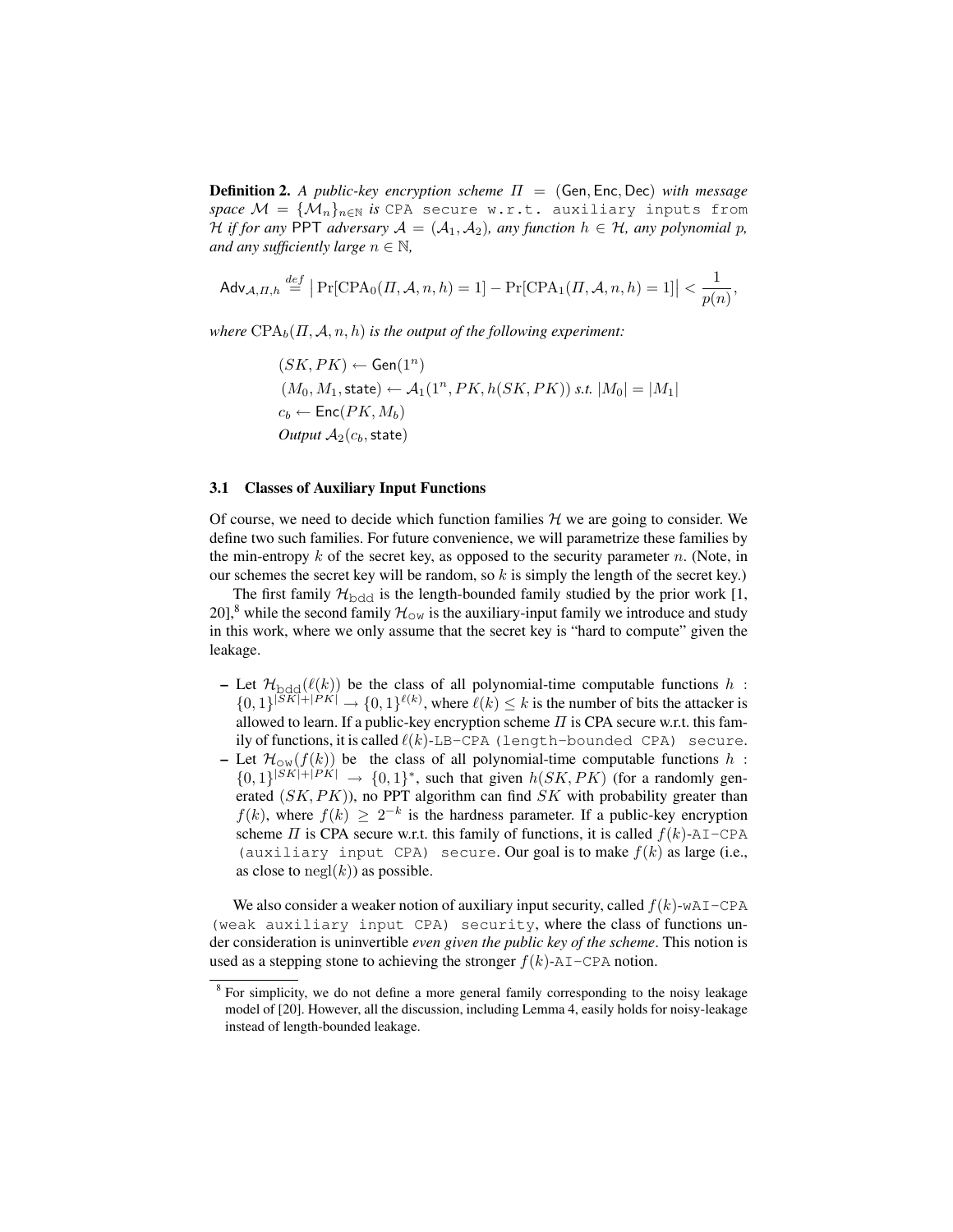– Let  $\mathcal{H}_{\text{pk}-\text{ow}}(f(k))$  be the class of all polynomial-time computable functions h:  $\{0,1\}^{|SK|+|PK|} \rightarrow \{0,1\}^*$ , such that given  $(PK, h(SK, PK))$  (for a randomly generated  $(SK, PK)$ ), no PPT algorithm can find  $SK$  with probability greater than  $f(k)$ , where  $f(k) \geq 2^{-k}$  is the hardness parameter. If a public-key encryption scheme  $\Pi$  is CPA secure w.r.t. this family of functions, it is called  $f(k)$ -wAI-CPA (weak auxiliary input CPA) secure.

The following lemma shows various relations between these notions of security. The proof follows directly from the definitions, and is omitted.

Lemma 4. *Assume* Π *is a public-key encryption scheme whose public key is of length*  $t(k)$ .

- *1. If*  $\Pi$  *is*  $f(k)$ -AI-CPA secure, then  $\Pi$  *is*  $f(k)$ -wAI-CPA secure.
- *2. If*  $\Pi$  *is*  $f(k)$ -wAI-CPA secure, then  $\Pi$  *is*  $(2^{-t(k)}f(k))$ -AI-CPA secure.
- *3. If*  $\Pi$  *is*  $f(k)$ -AI-CPA secure, then  $\Pi$  *is*  $(k \log(1/f(k)))$ -LB-CPA secure.

We now examine our new notions or strong and weak auxiliary input security  $(f(k))$ -AI-CPA and  $f(k)$ -wAI-CPA, respectively).

*Strong Notion.* We start with  $f(k)$ -AI-CPA security, which is the main notion we advocate. It states that as long as the leakage  $y = h(SK, PK)$  did not reveal SK (with probability more than  $f(k)$ ), the encryption remains secure. First, as shown in Part 3. of Lemma 4, it immediately implies that it is safe to leak  $(k - \log(1/f(k)))$  arbitrary bits about the secret key. Thus, if  $\log(1/f(k)) \ll k$ , it means that we can leak almost the entire (min-)entropy of the secret key! This motivates our convention of using  $k$ as the min-entropy of the secret key, making our notion intuitive to understand in the leakage setting of [1, 20]. Second, it implies very strong composition properties. As long as other usages of  $SK$  make it  $f(k)$ -hard to compute, these usages will not break the security of our encryption scheme.

*Weak Notion.* We next move to the more subtle notion of  $f(k)$ -wAI-CPA security. Here, we further restrict the leakage functions  $h$  to ones where  $SK$  remains hard to compute *given both the leakage*  $y = h(PK, SK)$  *and the public key PK*. While this might sound natural, it has the following unexpected "anti-monotonicity" property. By making PK contain *more information* about the secret key, we could sometimes make the scheme *more secure* w.r.t. to this notion (i.e., the function  $f(k)$  becomes larger), which seems unnatural. At the extreme, setting  $PK = SK$  would make the scheme wAI-CPA "secure", since we now ruled out all "legal" auxiliary functions, making the notion vacuously true. (In the full version, we also give more convincing examples.)

Although this shows that the wAI-CPA security should be taken with care, we show it is still very useful. First, Lemma 4 shows that it is useful *when the scheme has a short public key*. In particular, this will be the case for all the schemes that we construct, where we will first show good wAI-CPA security, and then deduce almost the same AI-CPA security. Second, even if the scheme does not have a very short public key, wAI-CPA security might be useful in composing different schemes *sharing the same public-key*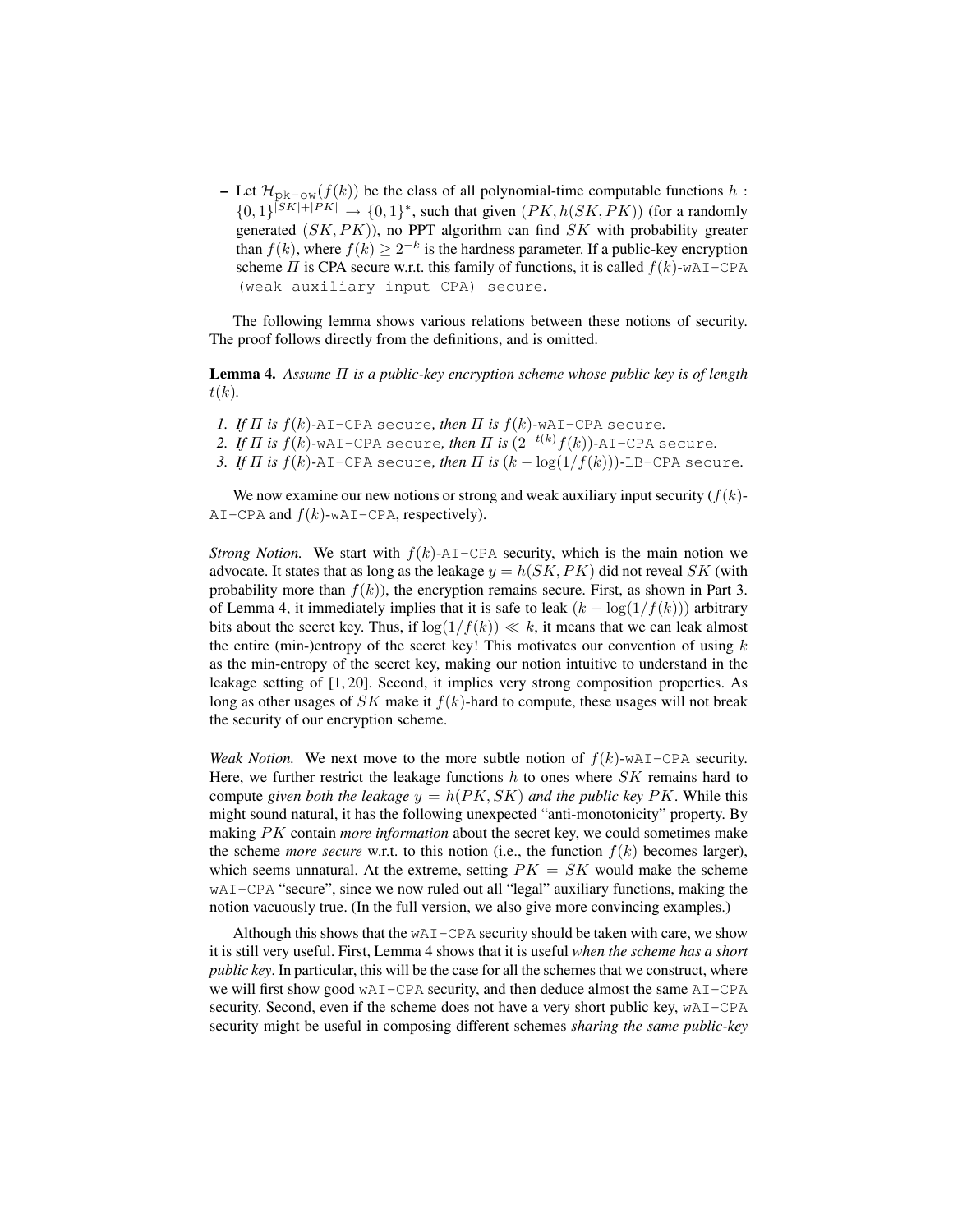*infrastructure*. For example, assume we have a signature and an encryption scheme having the same pair  $(PK, SK)$ . And assume that the signature scheme is shown to be  $f(k)$ -secure against key recovery attacks. Since the auxiliary information obtained by using the signature scheme certainly includes the public key, we can conclude that our  $f(k)$ -wAI-CPA secure encryption scheme is still secure, despite being used together with the signature scheme. In other words, while strong auxiliary input security would allow us to safely compose with any  $f(k)$ -secure signature scheme, even using a different  $PK$ , weak auxiliary input security is still enough when the PKI is shared, which is one of the motivating settings for auxiliary input security. Finally, we are able to construct  $f(k)$ -wAI-CPA secure schemes with the *optimal* value of  $f(k)$ , namely  $f(k) = \text{negl}(k)$ . We defer the details to the full version.

*Public Parameters.* For simplicity, when defining auxiliary input security, we did not consider the case when the encryption schemes might depend on system-wide parameters params. However, the notions of strong and weak auxiliary input security naturally generalize to this setting, as follows. First, to allow realistic attacks, the leakage function  $h$  can also depend on the parameters. Second, for both AI-CPA and wAI-CPA notions,  $SK$  should be hard to recover given params and  $h(SK, PK,$  params) (resp.  $(PK, h(SK, PK, \text{params})))$ .<sup>9</sup> Correspondingly, when applying Lemma 4, the length of the parameters is not counted towards the length  $t(k)$  of the public key.

# 4 Goldreich-Levin Theorem for Large Fields

In this section, we prove a Goldreich-Levin theorem over any field  $GF(q)$  for a prime q. In particular, we show:

**Theorem 1.** Let q be prime, and let H be an arbitrary subset of  $GF(q)$ . Let  $f : H^n \to$ {0, 1} <sup>∗</sup> *be any (possibly randomized) function. If there is a distinguisher* D *that runs in time* t *such that*

$$
\left| \Pr[\mathbf{s} \leftarrow H^n, y \leftarrow f(\mathbf{s}), \mathbf{r} \leftarrow GF(q)^n : \mathcal{D}(y, \mathbf{r}, \langle \mathbf{r}, \mathbf{s} \rangle) = 1] \right. \\ \left. - \Pr[\mathbf{s} \leftarrow H^n, y \leftarrow f(\mathbf{s}), \mathbf{r} \leftarrow GF(q)^n, u \leftarrow GF(q) : \mathcal{D}(y, \mathbf{r}, u) = 1] \right) \right| = \epsilon
$$

*then there is an inverter A that runs in time*  $t' = t \cdot \text{poly}(n, |H|, 1/\epsilon)$  *such that* 

$$
\Pr[\mathbf{s} \leftarrow H^n, y \leftarrow f(\mathbf{s}) : \mathcal{A}(y) = \mathbf{s}] \ge \frac{\epsilon^3}{512 \cdot n \cdot q^2} \tag{1}
$$

*Remark 1.* Assume that the distinguisher  $D$  is a PPT algorithm and the distinguishing advantage  $\epsilon$  is non-negligible in n. When q is polynomial in n, the running time of A is polynomial, and the success probability is inverse-polynomial in  $n$ , irrespective of  $H$ . When q is super-polynomial in n, but |H| *is polynomial in* n, the running time of  $A$ *remains polynomial in n*, but the success-probability is dominated by the  $1/q^2$  factor.

<sup>&</sup>lt;sup>9</sup> Notice, unlike the case of wAI-CPA security, the inclusion of params as part of the leakage does not result in the "anti-monotonicity" problem discussed earlier, since params are independent of the secret key.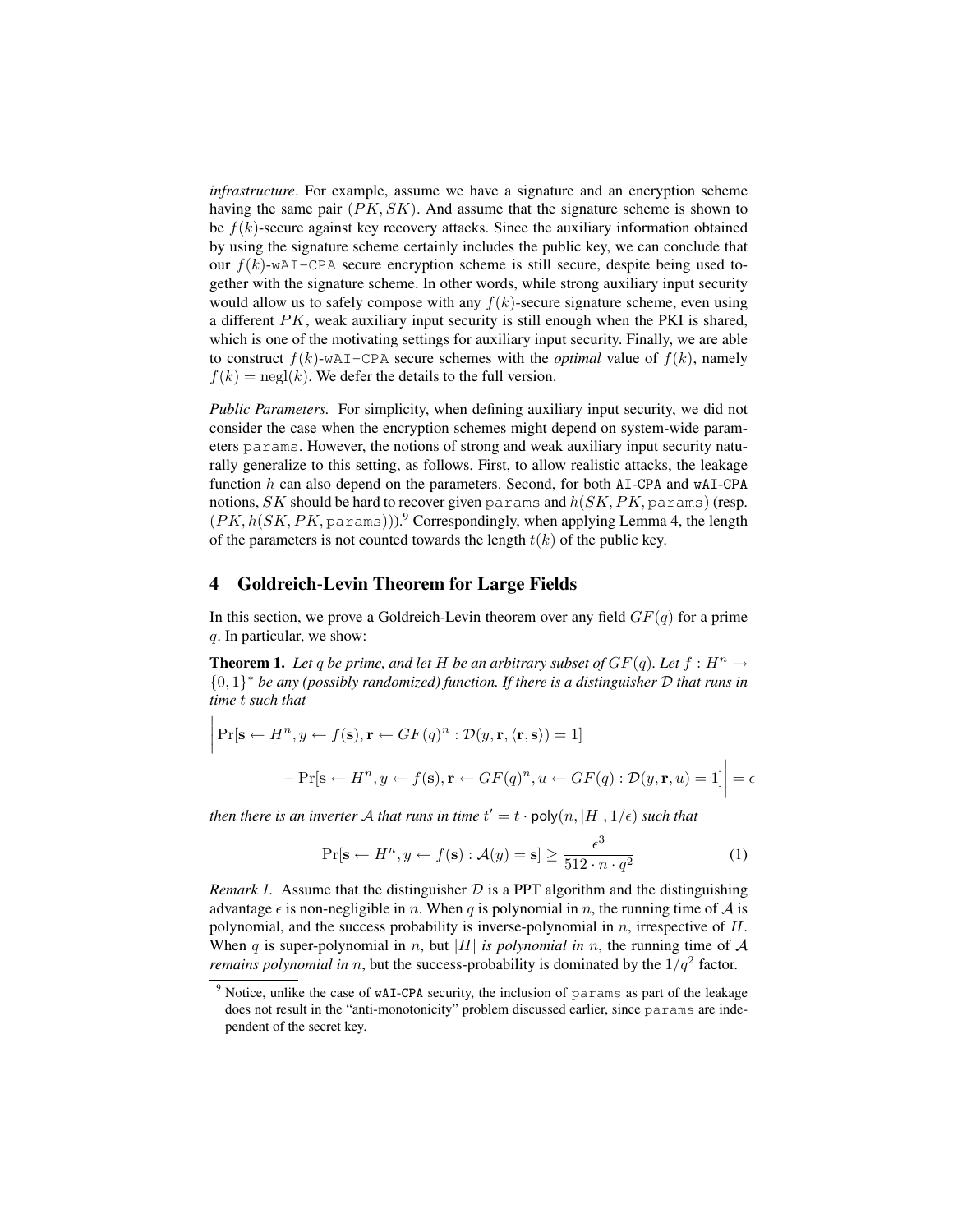*Remark 2.* We briefly compare our new variant of the GL Lemma for general q with the similar-looking extension of Goldreich, Rubinfeld and Sudan [13]. The extensions are incomparable, in the following sense. In [13], the authors assume an  $\epsilon$ -predictor for the inner product  $\langle$ r, s), which is a stronger assumption than the existence of an  $\epsilon$ -distinguisher, especially as q grows. On the other, in [13] both the running time and the inversion probability of the inverter they construct depends only on  $n/\epsilon$  and is *independent of q* (and, hence,  $|H|$ , if one considers restricting the domain as we do). Unfortunately, if one generically converts a distinguisher into a predictor, this conversion makes the prediction advantage equal to  $\epsilon/q$ , which means that applying [13] would make both the inversion probability and the *running time of the inverter* depend on q. In contrast, we directly work with the distinguisher, and manage to only make the inversion probability dependent on q, while the *running time dependent only on* |H|.

*Overview of the Proof.* As in the standard Goldreich-Levin proof, we concentrate on the vectors s on which the distinguisher has  $\Omega(\epsilon)$ -advantage for random r. Let c be a parameter that depends on  $|H|, n, \epsilon$  (this parameter will be specified precisely in the formal proof below). As in the standard proof, our inverter  $A$  will guess  $c$  inner products  $\langle s, z_i \rangle$  for random vectors  $z_1 \dots z_c$ , losing  $1/q^c$  factor in its success probability in the process. Then, assuming all our  $c$  guessed inner products are correct, for each  $i =$ 1... *n* and  $a \in H$ , we use the assumed distinguisher D to design an efficient procedure to test, with high probability, if  $s_i = a$ . The details of this test, which is the crux of the argument, is given in the formal proof below, but the above structure explains why our running time only depends on |H| and not q.

*Proof.* We will actually prove a tighter version of the bound stated in Equation (1), and design an inverter A with success probability  $\epsilon/4q^c$ , where  $c \geq 2$  is the smallest integer such that  $q^c > 128|H|n/\epsilon^2$ . The general bound in Equation (1) follows since

$$
4q^c \le 4\max(q^2, q \cdot (128|H|n/\epsilon^2)) = 4q \cdot \max(q, 128|H|n/\epsilon^2) \le 512q^2n/\epsilon^2.
$$

Thus,

- If  $q > 128|H|n/\epsilon^2$  then  $c = 2$  and the above probability is at least  $\epsilon/4q^2$ .
- If  $q \leq 128|H|n/\epsilon^2$  then  $q^c \leq q \cdot (128|H|n/\epsilon^2)$ , and thus the above probability is at least  $\epsilon^3/512nq|H| \geq \epsilon^3/512nq^2$ .

Without loss of generality, we will drop the absolute value from the condition on D, by flipping the decision of D, if needed. Also, for a fixed value  $s \in H^{\ell}$  and fixed randomness of f (in case f is randomized), let  $y = f(\mathbf{s})$  and let

$$
\alpha_{\mathbf{s},y} = \Pr[\mathbf{r} \leftarrow GF(q)^n : \mathcal{D}(y, \mathbf{r}, \langle \mathbf{r}, \mathbf{s} \rangle) = 1]
$$
  

$$
\beta_{\mathbf{s},y} = \Pr[\mathbf{r} \leftarrow GF(q)^n, u \leftarrow GF(q) : \mathcal{D}(y, \mathbf{r}, u) = 1]
$$

Thus, we know that  $\mathbb{E}_{s}[\alpha_{s,y} - \beta_{s,y}] \geq \epsilon$  (note, this expectation also includes possible randomness of  $f$ , but we ignore it to keep the notation uncluttered). Let us call the pair  $(s, y)$  *good* if  $\alpha_{s,y} - \beta_{s,y} \ge \epsilon/2$ . Since  $\alpha_{s,y} - \beta_{s,y} \le 1$ , a simple averaging argument implies that

$$
\Pr[\mathbf{s} \leftarrow H^n, y \leftarrow f(\mathbf{s}) : (\mathbf{s}, y) \text{ is good}] \ge \epsilon/2 \tag{2}
$$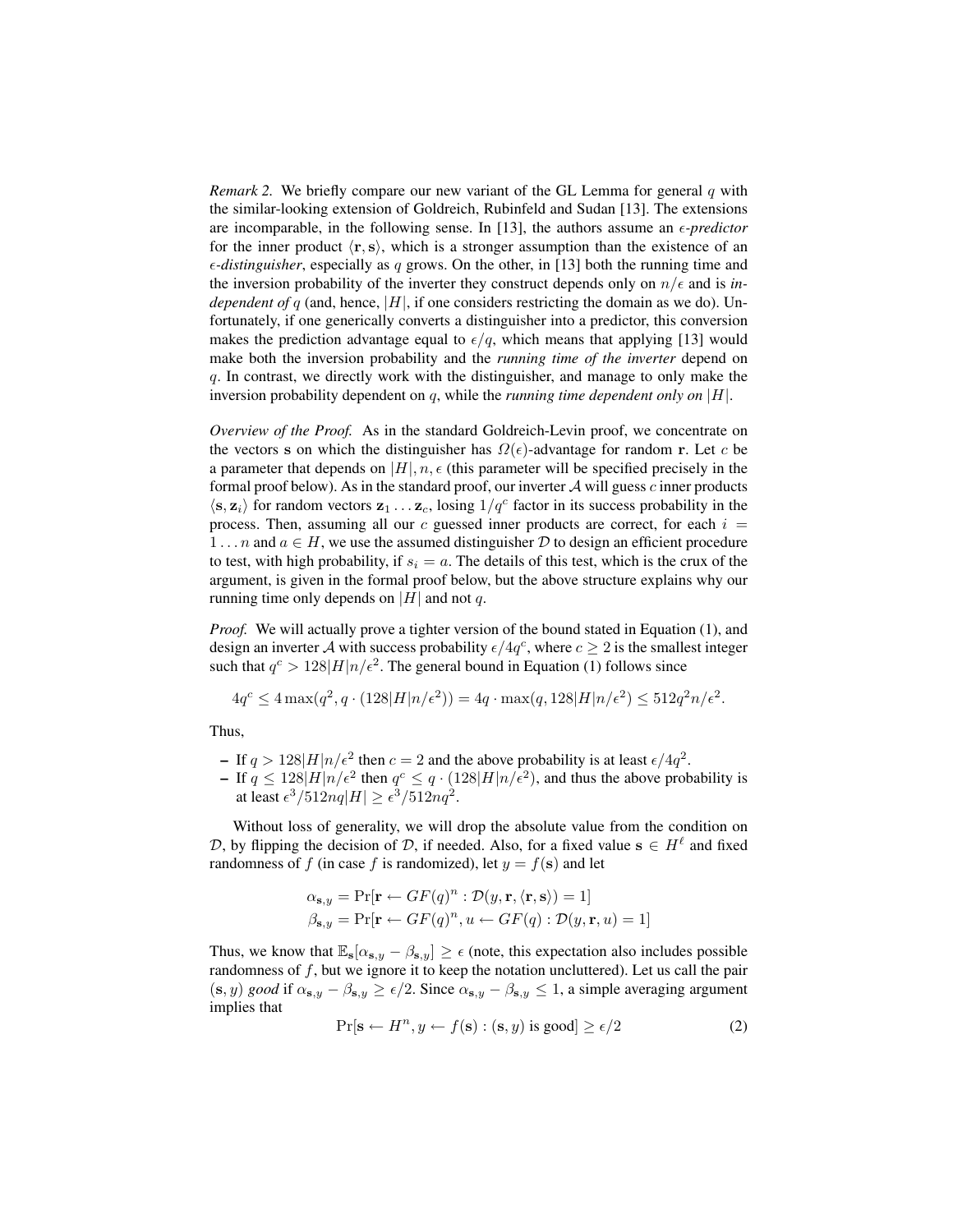Below, we will design an algorithm  $A(y)$  which will succeed to recover s from y with probability  $1/2q^c$ , whenever the pair  $(s, y)$  is good. Coupled with Equation (2), this will establish that A's overall probability of success (for random s and y) is at least  $\epsilon/4q^c$ , as required. Thus, in the discussion below, we will assume that  $(s, y)$  is fixed and good.

Before describing  $A(y)$ , we will also assume that  $A(y)$  can compute, with overwheliming probability, a number  $\gamma_{s,y}$  such that  $(\alpha_{s,y} - \epsilon/8 \ge \gamma_{s,y} \ge \beta_{s,y} + \epsilon/8)$ . Indeed, by sampling  $O(n/\epsilon^2)$  random and independent vectors r and u,  $\mathcal{A}(y)$  can compute an estimate *e* for  $\beta_{s,y}$ , such that  $Pr(|e - \beta_{s,y}| > \epsilon/8) \leq 2^{-n}$  (by the Chernoff's bound), after which one can set  $\gamma_{s,y} = e + \epsilon/4$ . So we will assume that  $\mathcal{A}(y)$  can compute such an estimate  $\gamma_{s,y}$ .

Let  $m \stackrel{\text{def}}{=} 128|H|n/\epsilon^2$ . By assumption,  $c \geq 2$  is such that  $q^c > m$ . Let us fix an arbitrary subset  $S \subseteq GF(q)^c \setminus \{0\}$  of cardinality m, such that every two elements in S are linearly independent. This can be achieved for example by choosing  $S \subseteq$  $GF(q)^{c} \setminus \{0^{c}\}\$  to be an arbitrary set of cardinality m such that the first coordinate of each element in S equals 1. The algorithm  $A(y)$  works as follows.

- 1. Compute the value  $\gamma_{s,y}$  such that  $(\alpha_{s,y} \epsilon/8 \ge \gamma_{s,y} \ge \beta_{s,y} + \epsilon/8)$ , as described above.
- 2. Choose c random vectors  $\mathbf{z}_1, \ldots, \mathbf{z}_c \leftarrow GF(q)^n$ , and c random elements  $g_1, \ldots, g_c \leftarrow$  $GF(q).$
- [Remark: Informally, the  $g_i$  are A's "guesses" for the values of  $\langle \mathbf{z}_i, \mathbf{s} \rangle$ .]
- 3. For every tuple  $\overline{\rho} = (\rho_1, \ldots, \rho_c) \in S$ , compute

$$
\mathbf{r}_{\bar{\rho}} := \sum_{j=1}^{c} \rho_j \mathbf{z}_j \quad \text{and} \quad h_{\bar{\rho}} := \sum_{j=1}^{c} \rho_j g_j \tag{3}
$$

[Remark: If the guesses  $g_i$  are all correct, then for every  $\bar{\rho}$ , we have  $h_{\bar{\rho}} = \langle \mathbf{r}_{\bar{\rho}}, \mathbf{s} \rangle$ . Also notice that the vectors  $\mathbf{r}_{\bar{\rho}}$  are pairwise independent since  $c \geq 2$  and  $\bar{\rho} \neq 0^c$ .] 4. For each  $i \in [n]$ , do the following:

- - For each  $a \in H$ , guess that  $s_i = a$ , and run the following procedure to check if the guess is correct:
		- For each  $\bar{\rho} \in S$ , choose a random  $\tau_{\bar{\rho}}^{(i,a)} \in GF(q)$  and run

$$
\mathcal{D}(y,\mathbf{r}_{\bar{\rho}}+\tau_{\bar{\rho}}^{(i,a)}\cdot \mathbf{e}_i, h_{\bar{\rho}}+\tau_{\bar{\rho}}^{(i,a)}\cdot a)
$$

where  $e_i$  is the i<sup>th</sup> unit vector. Let  $p^{(i,a)}$  be the fraction of D's answers which are 1.

- If  $p^{(i,a)} \ge \gamma_{s,y}$ , set  $s_i := a$  and move to the next  $i + 1$ . Otherwise, move to the next guess  $a \in H$ .
- 5. Output  $s = s_1 s_2 \dots s_n$  (or fail if some  $s_i$  was not found).

The procedure invokes the distinguisher D at most  $O(nm|H|)$  times (not counting the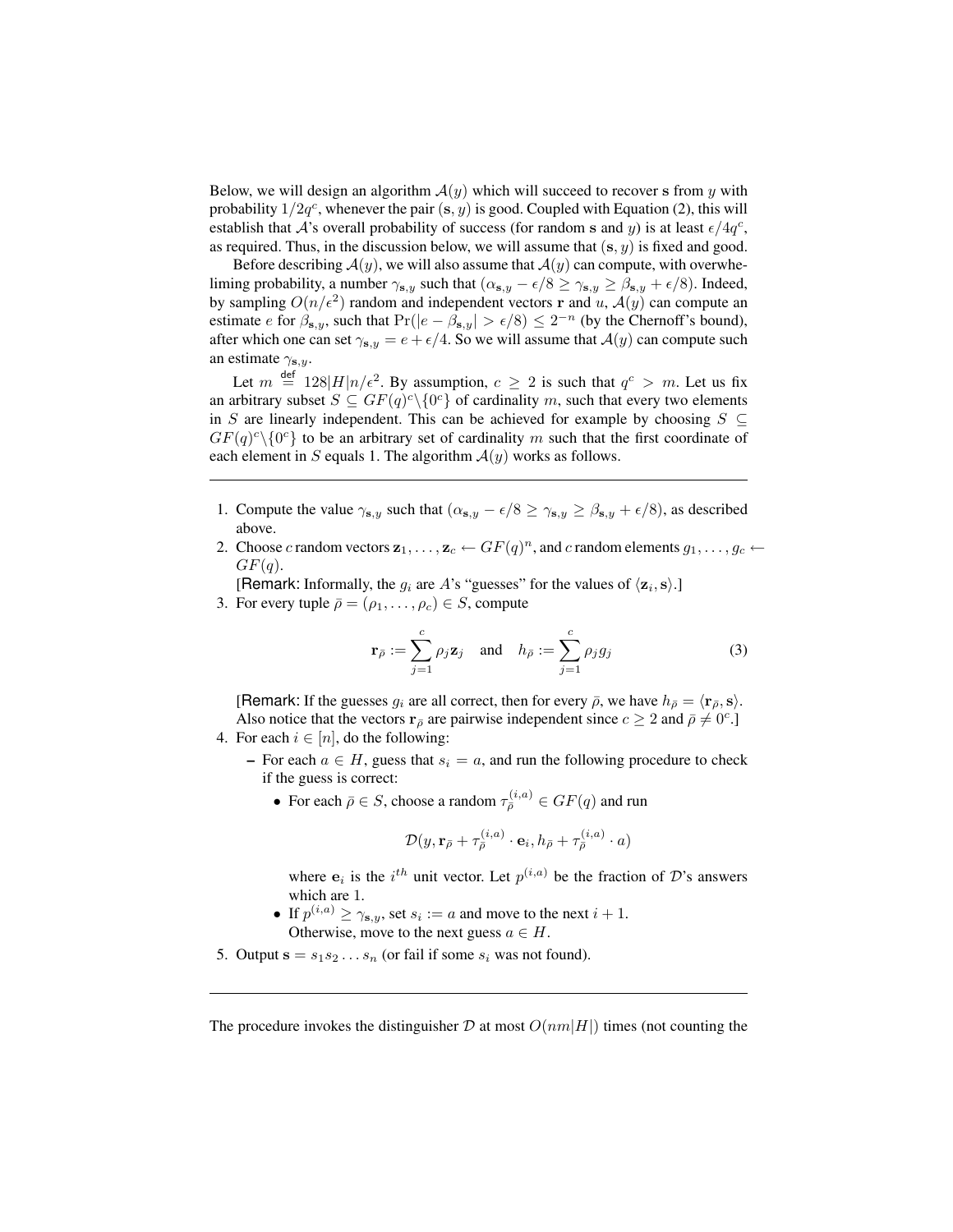estimation step for  $\gamma_{s,y}$  which is smaller), and thus the running time is  $O(t \cdot nm|H|)$  = t poly $(n, |H|, 1/\epsilon)$ , where t is the running time of D. Let us now analyze the probability that the procedure succeeds.

First, define the event E to be the event that for all  $\bar{\rho} \in S$ , we have  $h_{\bar{\rho}} = \langle \mathbf{r}_{\bar{\rho}}, \mathbf{s} \rangle$ .

$$
\Pr[E] = \Pr[\forall \bar{\rho} \in S, h_{\bar{\rho}} = \langle \mathbf{r}_{\bar{\rho}}, \mathbf{s} \rangle] \geq \Pr[\forall i \in [1, \dots, c], g_i = \langle \mathbf{z}_i, \mathbf{s} \rangle] = \frac{1}{q^c}
$$

where the last equality follows from the fact that  $A$ 's random guess of  $g_i$  are all correct with probability  $1/q^c$ . For the rest of the proof, we condition on the event E (and, of course, on the goodness of  $(s, y)$ , and show that A's success is at least  $1/2$  in this case, completing the proof.

We next prove two claims. First, in Claim 4 we show that if  $A$ 's guess  $a$  for  $s_i$  is correct, then each individual input to D is distributed like  $(y, \mathbf{r}, \langle \mathbf{r}, \mathbf{s} \rangle)$ , for a random r. Thus, the probability that D answers 1 on these inputs is exactly  $\alpha_{s,y}$ . Moreover, the inputs to D are *pairwise independent*. This follows from their definition in Equation 3, since every two elements in S are linearly independent and we excluded  $\bar{\rho} = 0^c$ . Thus, by Chebyshev's inequality, the probability that the average  $p^{i,a}$  of m pairwise independent estimations of  $\alpha_{s,y}$  is smaller than  $\gamma_{s,y}$ , which is more than  $\epsilon/8$  smaller than the true average  $\alpha_{s,y}$ , is at most  $1/(m(\epsilon/8)^2) = 1/2|H|n$ , where we recall that  $m = 128|H|n/\epsilon^2$ .

Secondly, in Claim 4 we show that for every incorrect guess  $a$  for  $s_i$ , each individual input to D is distributed like  $(y, r, u)$  for random r and u. Thus, the probability that D answers 1 on these inputs is exactly  $\beta_{s,y}$ . And, as before, different values r, u are pairwise independent.<sup>10</sup> By an argument similar to the above, in this case the probability that the average  $p^{i,a}$  of m pairwise independent estimations of  $\beta_{s,y}$  is larger than  $\gamma_{s,y}$ , which is more than  $\epsilon/8$  larger than the true average  $\beta_{s,y}$ , is at most  $1/(m(\epsilon/8)^2)$  =  $1/2|H|n$ .

This suffices to prove our result, since, by the union bound over all  $i \in [1, \ldots, n]$ and  $a \in |H|$ , the chance that A will incorrectly test any pair  $(i, a)$  (either as false positive or false negative) is at most  $|H|n \cdot 1/(2|H|n) = 1/2$ . Thus, it suffices to prove the two claims.

*Claim.* If A's guess is correct, i.e,  $s_i = a$ , the inputs to D are distributed like  $(y, \mathbf{r}, \langle \mathbf{r}, \mathbf{s} \rangle)$ .

**Proof:** Each input to D is of the form  $(y, \mathbf{r}_{\bar{\rho}} + \tau_{\bar{\rho}}^{(i,a)} \cdot \mathbf{e}_i, h_{\bar{\rho}} + \tau_{\bar{\rho}}^{(i,a)} \cdot a)$ . Since we already conditioned on E, we know that  $h_{\bar{\rho}} = \langle \mathbf{r}_{\bar{\rho}}, \mathbf{s} \rangle$ . Also, we assumed that  $s_i = a$ . Thus,

$$
h_{\bar{\rho}} + \tau_{\bar{\rho}}^{(i,a)} \cdot a = \langle \mathbf{r}_{\bar{\rho}}, \mathbf{s} \rangle + \tau_{\bar{\rho}}^{(i,a)} \cdot s_i = \langle \mathbf{r}_{\bar{\rho}}, \mathbf{s} \rangle + \langle \tau_{\bar{\rho}}^{(i,a)} \mathbf{e}_i, \mathbf{s} \rangle = \langle \mathbf{r}_{\bar{\rho}} + \tau_{\bar{\rho}}^{(i,a)} \cdot \mathbf{e}_i, \mathbf{s} \rangle
$$

Since  $\mathbf{r}_{\bar{\rho}} + \tau_{\bar{\rho}}^{(i,a)} \cdot \mathbf{e}_i$  is uniformly random by itself (see Equation 3 and remember  $\bar{\rho} \neq 0^c$ ), the input of D is indeed of the form  $(y, \mathbf{r}, \langle \mathbf{r}, \mathbf{s} \rangle)$ , where  $\mathbf{r} := \mathbf{r}_{\bar{\rho}} + \tau_{\bar{\rho}}^{(i,a)} \cdot \mathbf{e}_i$  is uniformly random.  $\Box$ 

<sup>&</sup>lt;sup>10</sup> The argument is the same for r and for the values u, Claim 4 shows that they are in fact completely independent.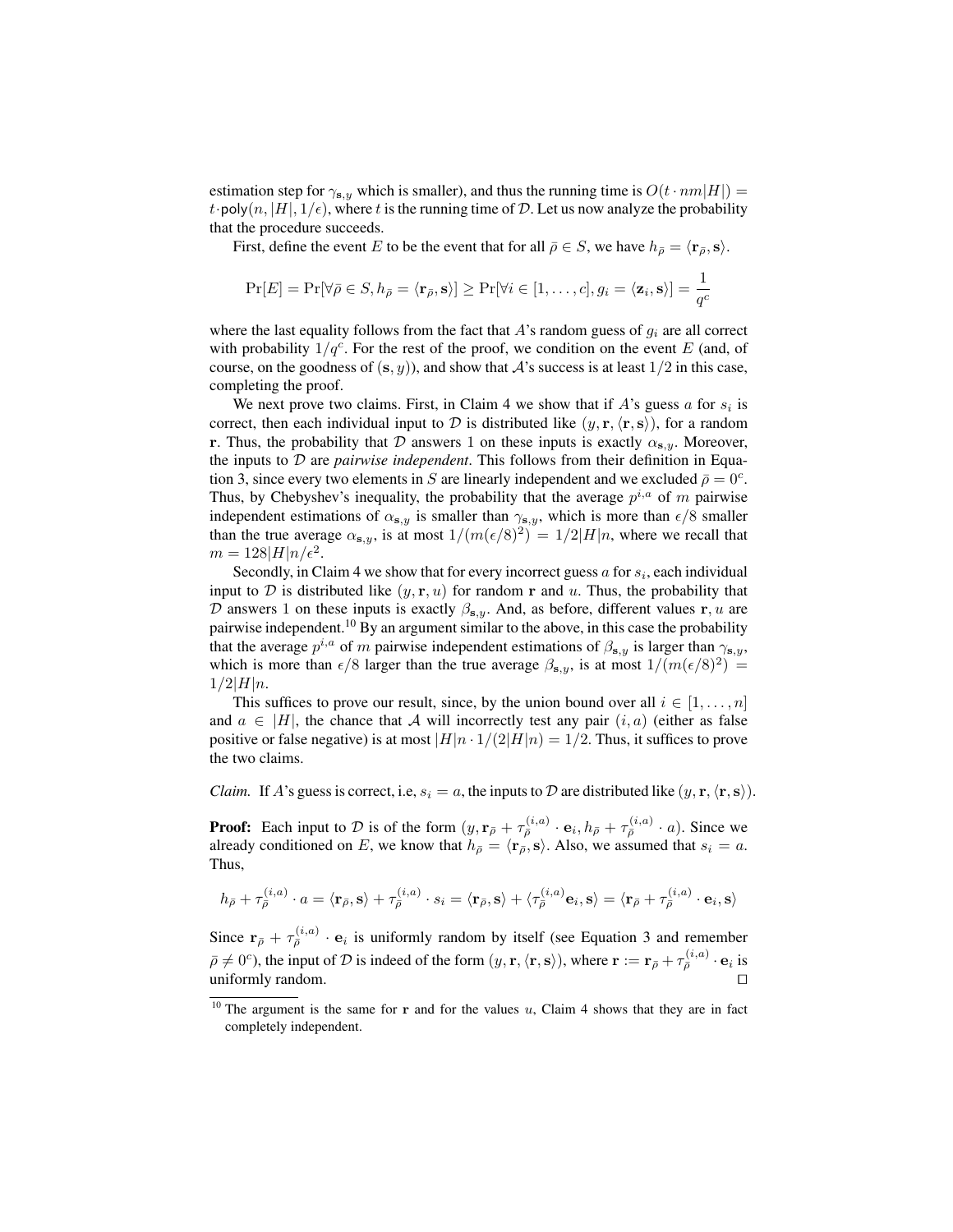*Claim.* If A's guess is incorrect, i.e,  $s_i \neq a$ , the inputs to D are distributed like  $(y, r, u)$ for a uniformly random  $u \in GF(q)$ .

**Proof:** The proof proceeds similar to Claim 4. As before, each input to  $D$  is of the form  $(y, \mathbf{r}_{\bar{\rho}} + \tau_{\bar{\rho}}^{(i,a)} \cdot \mathbf{e}_i, h_{\bar{\rho}} + \tau_{\bar{\rho}}^{(i,a)} \cdot a)$ . Now, however,  $s_i \neq a$ , so suppose  $a - s_i = t_i \neq 0$ . Then

$$
h_{\bar{\rho}} + \tau_{\bar{\rho}}^{(i,a)} \cdot a = \langle \mathbf{r}_{\bar{\rho}}, \mathbf{s} \rangle + \tau_{\bar{\rho}}^{(i,a)} \cdot (s_i + t_i) = \langle \mathbf{r}_{\bar{\rho}} + \rho_{\bar{\rho}}^{(i,a)} \cdot \mathbf{e}_i, \mathbf{s} \rangle + \tau_{\bar{\rho}}^{(i,a)} \cdot t_i
$$

Let  $\mathbf{r} := \mathbf{r}_{\bar{\rho}} + \tau_{\bar{\rho}}^{(i,a)} \cdot \mathbf{e}_i$  and  $u := h_{\bar{\rho}} + \tau_{\bar{\rho}}^{(i,a)} \cdot a$ , so that the input to  $\mathcal{D}$  is  $(y, \mathbf{r}, u)$ . By the equation above, we have  $u = \langle \mathbf{r}, \mathbf{s} \rangle + \rho_{\bar{\rho}}^{(i,a)} \cdot t_i$ . Also, since  $\mathbf{r}_{\bar{\rho}}$  is uniformly random, it perfectly hides  $\tau_{\bar{\rho}}^{(i,a)}$  in the definition of r. Thus, r is independent from  $\tau_{\bar{\rho}}^{(i,a)}$ . Finally, since we assumed that  $t_i \neq 0$  and the value  $\tau_{\bar{\rho}}^{(i,a)}$  was random in  $GF(q)$ , this means that  $u = \langle \mathbf{r}, \mathbf{s} \rangle + \tau_{\bar{\rho}}^{(i,a)} \cdot t_i$  is random and independent of  $\mathbf{r}$ , as claimed.

This concludes the proof of Theorem 1.

# 5 Auxiliary Input Secure Encryption Schemes

#### 5.1 Construction based on the DDH Assumption

We show that the BHHO encryption scheme [3] is secure against subexponentially hardto-invert auxiliary input.

*The BHHO Cryptosystem.* Let n be the security parameter. Let  $G$  be a probabilistic polynomial-time "group generator" that, given the security parameter  $n$  in unary, outputs the description of a group G that has prime order  $q = q(n)$ .

- KeyGen $(1^n, \epsilon)$ : Let  $m := (4 \log q)^{1/\epsilon}$ , and let  $G \leftarrow \mathcal{G}(1^n)$ . Sample m random generators  $g_1, \ldots, g_m \leftarrow G$ . Let  $\mathbf{g} = (g_1, \ldots, g_m)$ . Choose a uniformly random  $m$ -bit string  $\mathbf{s} = (s_1, \dots, s_m) \in \{0, 1\}^m$ , and define

$$
y := \prod_{i=1}^m g_i^{s_i} \in G.
$$

Let the secret key  $SK = s$ , and let the public key  $PK = (g, y)$  (plus the description of  $G$ ). Note,  $g$  can be viewed as public parameters, meaning only  $y$  can be viewed as the "user-specific" public key.

– Enc( $PK, M$ ): Let the message  $M \in G$ . Choose a uniformly random  $r \in \mathbb{Z}_q$ . Compute  $f_i := g_i^r$  for each i, and output the ciphertext

$$
C := (f_1, \dots, f_m, y^r \cdot M) \in G^{m+1}.
$$

– Dec(SK, C): Parse the ciphertext C as  $(f_1, \ldots, f_m, c)$ , and the secret key  $SK =$  $(s_1, \ldots, s_m)$ . Output

$$
M' := c \cdot \left(\prod_{i=1}^m f_i^{s_i}\right)^{-1} \in G.
$$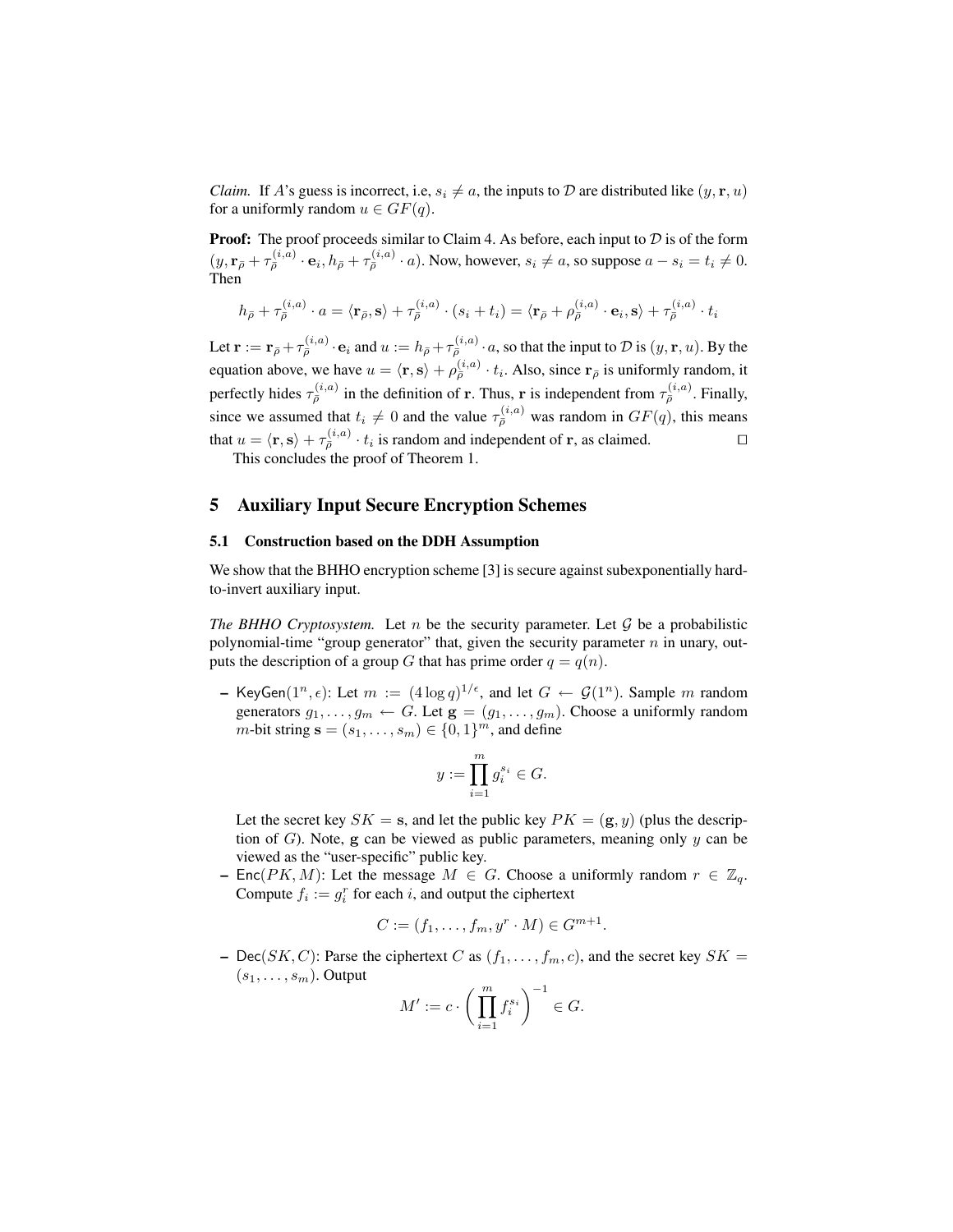To see the correctness of the encryption scheme, observe that if  $f_i = g_i^r$  for all i, then the decryption algorithm outputs

$$
M' = c \cdot \left(\prod_{i=1}^{m} f_i^{s_i}\right)^{-1} = c \cdot \left(\prod_{i=1}^{m} g_i^{s_i}\right)^{-r} = c \cdot y^{-r} = M
$$

We now show that the BHHO scheme is secure against subexponentially hard auxiliary inputs, under the DDH assumption.

Theorem 2. *Assuming that the Decisional Diffie-Hellman problem is hard for* G*, the encryption scheme described above is* (2−m )*-*AI-CPA *secure (when* g *is viewed as a public parameter).*

*Remark.* We can actually handle a richer class of auxiliary functions, namely, any  $h(\mathbf{g}, \mathbf{s})$  that (given g) is to hard invert with probability  $1/2^k$ , where k can be as small as  $polylog(m)$ . However, then the assumption we rely on is that DDH is hard for adversaries that run in subexponential time. For the sake of simplicity, we only state the theorem for  $k = m^{\epsilon}$  in which case we can rely on the standard DDH hardness assumption.

*Proof (of Theorem 2).* By Lemma 4 (Part 2) and because the length of "user-specific" public key  $y$  is  $\log q$  bits, to prove the theorem it suffices to show that our encryption scheme is  $(q2^{-m^{\epsilon}})$ -wAI-CPA secure. Fix any auxiliary-input function h, so that s is still  $(q \cdot 2^{-m^{\epsilon}})$ -hard given  $(g, y, h(g, s))$ , and a PPT adversary A with advantage  $\delta =$  $\delta(n) = \mathsf{Adv}_{\mathcal{A},h}(n).$ 

We consider a sequence of experiments, letting  $\mathsf{Adv}_{\mathcal{A},h}^{(i)}(n)$  denote the advantage of the adversary in experiment  $i$ .

*Experiment* 0*:* This is the experiment in Definition 2. The adversary  $A$  gets as input  $PK = (\mathbf{g}, y)$  and the auxiliary input  $h(\mathbf{g}, \mathbf{s})$ . A chooses two messages  $M_0$  and  $M_1$ , and receives  $C = \text{Enc}(PK, M_b)$  where  $b \in \{0, 1\}$  is uniformly random. A succeeds in the experiment if he succeeds in guessing b. By assumption,  $\mathsf{Adv}_{\mathcal{A},h}^{(0)}(n) = \mathsf{Adv}_{\mathcal{A},h}(n) = \delta.$ 

*Experiment* 1: In this experiment, the challenge ciphertext C is generated by "encrypting with the secret key," rather than with the usual  $Enc(PK, M_b)$  algorithm. In particular, define the algorithm  $Enc'(\mathbf{g}, \mathbf{s}, M_b)$  as follows.

- 1. Choose  $r \leftarrow \mathbb{Z}_q$ , and compute the first m components of the ciphertext  $(f_1, \ldots, f_m)$  =  $(g_1^r, \ldots, g_m^r).$
- 2. Compute the last component of the ciphertext as  $c = \prod_{i=1}^{m} f_i^{s_i} \cdot M_b$ .

Claim. The distribution produced by Enc' is identical to the distribution of a real ciphertext; in particular,  $\mathsf{Adv}_{\mathcal{A},h}^{(0)}(n) = \mathsf{Adv}_{\mathcal{A},h}^{(1)}(n)$ .

*Proof.* Fix g and s (and hence y). Then for uniformly random  $r \in \mathbb{Z}_q$ , both Enc and Enc' compute the same  $f_1, \ldots, f_m$ , and their final ciphertext components also coincide:

$$
C = \prod_{i=1}^{m} f_i^{s_i} \cdot M = \prod_{i=1}^{m} g_i^{rs_i} \cdot M = \left(\prod_{i=1}^{m} g_i^{s_i}\right)^r \cdot M = y^r \cdot M.
$$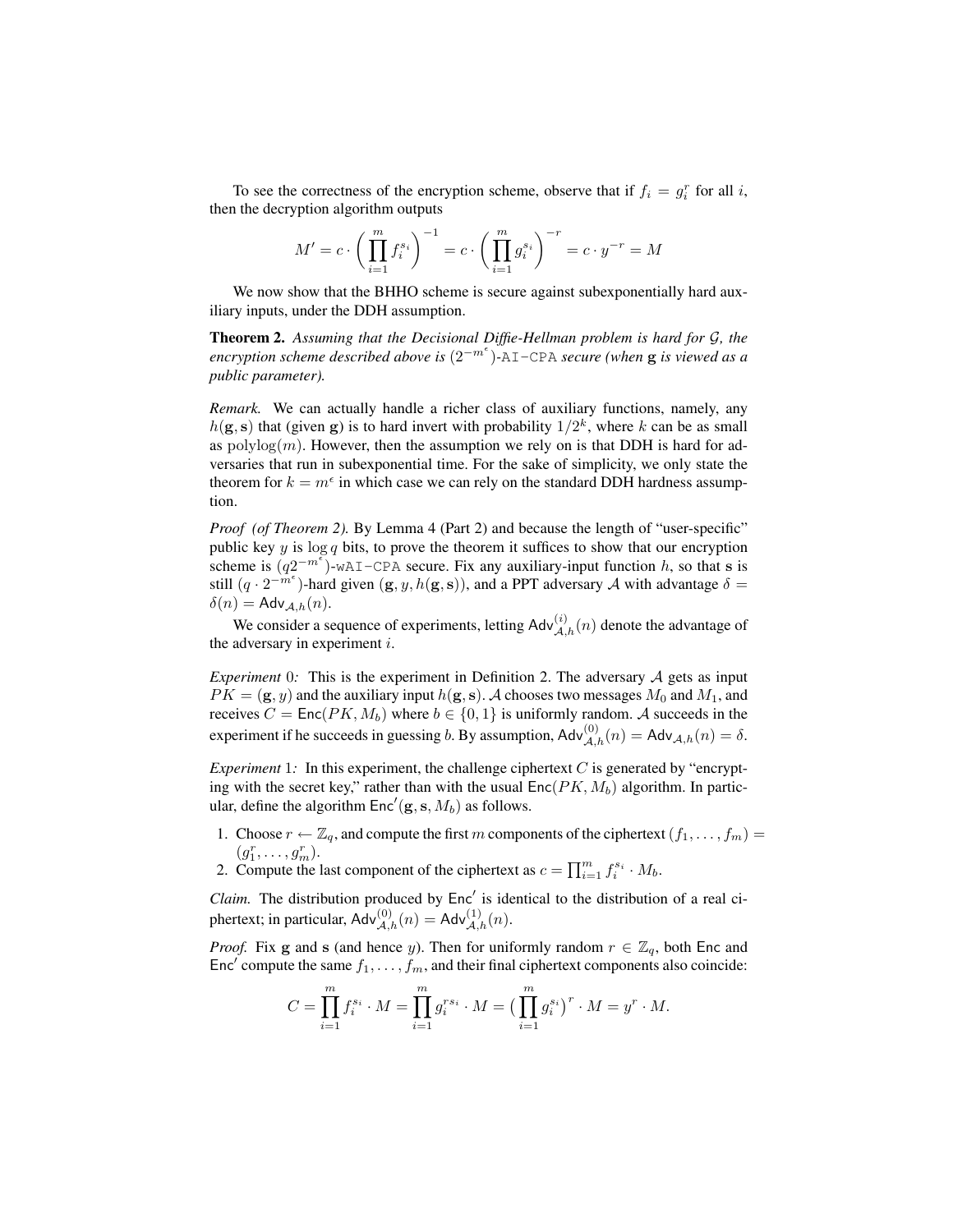*Experiment* 2*:* In this experiment, the vector  $(f_1, \ldots, f_m)$  in the ciphertext is taken from the *uniform* distribution over  $G^m$ , i.e., each  $f_i = g^{r_i}$  for uniformly random and independent  $r_i \in \mathbb{Z}_q$  (where g is some fixed generator of G), and  $C = \prod_i f_i^{s_i} \cdot M_b$  as before. Under the DDH assumption and by Lemma 1, it immediately follows that the advantage of the adversary changes by at most a negligible amount.

*Claim.* If the DDH problem is hard for  $G$ , then for every PPT algorithm  $A$  and for every function  $h \in \mathcal{H}$ ,  $|\mathsf{Adv}_{\mathcal{A},h}^{(1)}(n) - \mathsf{Adv}_{\mathcal{A},h}^{(2)}(n)| \leq \text{negl}(n)$ .

*Experiment* 3*:* In this experiment, the final component of the ciphertext is replaced by a uniformly random element  $u \leftarrow G$ . Namely, the ciphertext is generated as  $(g^{r_1}, \ldots, g^{r_m}, g^u)$ , where  $r_i \in \mathbb{Z}_q$  and  $u \in \mathbb{Z}_q$  are all uniformly random and independent.

*Claim.* For every PPT algorithm A and for every  $h \in H$ ,  $|Adv_{\mathcal{A},h}^{(2)}(n) - Adv_{\mathcal{A},h}^{(3)}(n)| \le$  $negl(n)$ .

*Proof.* We reduce the task of inverting h (with suitable probability) to the task of gaining some non-negligible  $\delta = \delta(n)$  distinguishing advantage between experiments 2 and 3.

We wish to construct an efficient algorithm that, given  $PK = (\mathbf{g}, y)$  and  $h(\mathbf{g}, \mathbf{s})$ , outputs  $\mathbf{s} \in H^m = \{0, 1\}^m$  with probability at least

$$
q \cdot \frac{\delta^3}{512n \cdot q^3} > q \cdot \frac{1}{512n \cdot 2^{3m^{\epsilon}/4} \cdot \text{poly}(n)} > q \cdot 2^{-m^{\epsilon}},
$$

for large enough n. By Theorem 1, it suffices to reduce  $\delta$ -distinguishing

$$
(PK, h(\mathbf{g}, \mathbf{s}), \mathbf{r} \in \mathbb{Z}_q^m, \langle \mathbf{r}, \mathbf{s} \rangle) \text{ from } (PK, h(\mathbf{g}, \mathbf{s}), \mathbf{r}, u \in \mathbb{Z}_q)
$$

to  $\delta$ -distinguishing between experiments 2 and 3.

The reduction  $\beta$  that accomplishes this simulates the view of the adversary  $\mathcal A$  as follows. On input  $(PK = (\mathbf{g}, y), h(\mathbf{g}, s), \mathbf{r}, z \in \mathbb{Z}_q)$ , give PK to A and get back two messages  $M_0, M_1$ ; choose a bit  $b \in \{0, 1\}$  at random and give A the ciphertext  $(g^{r_1}, \ldots, g^{r_m}, g^z \cdot M_b)$ . Let b' be the output of A; if  $b = b'$  then B outputs 1, and otherwise  $\beta$  outputs 0.

By construction, it may be checked that when B's input component  $z = \langle \mathbf{r}, \mathbf{s} \rangle \in \mathbb{Z}_q$ ,  $\beta$  simulates experiment 2 to  $\mathcal A$  perfectly. Likewise, when  $z$  is uniformly random and independent of the other components,  $\beta$  simulates experiment 3 perfectly. It follows that  $B$ 's advantage equals  $A$ 's.

Now the ciphertext in experiment 3 is independent of the bit  $b$  that selects which message is encrypted. Thus, the adversary has no advantage in this experiment, i.e, Adv $_{\mathcal{A},h}^{(3)}(n) = 0$ . Putting together the claims, we get that Adv $_{\mathcal{A},h}(n) \leq$  negl $(n)$ .

#### 5.2 Constructions Based on LWE

First, we present (a modification of) the GPV encryption scheme [12]. We then show that the system is secure against sub-exponentially hard auxiliary input functions, assuming the hardness of the learning with error (LWE) problem.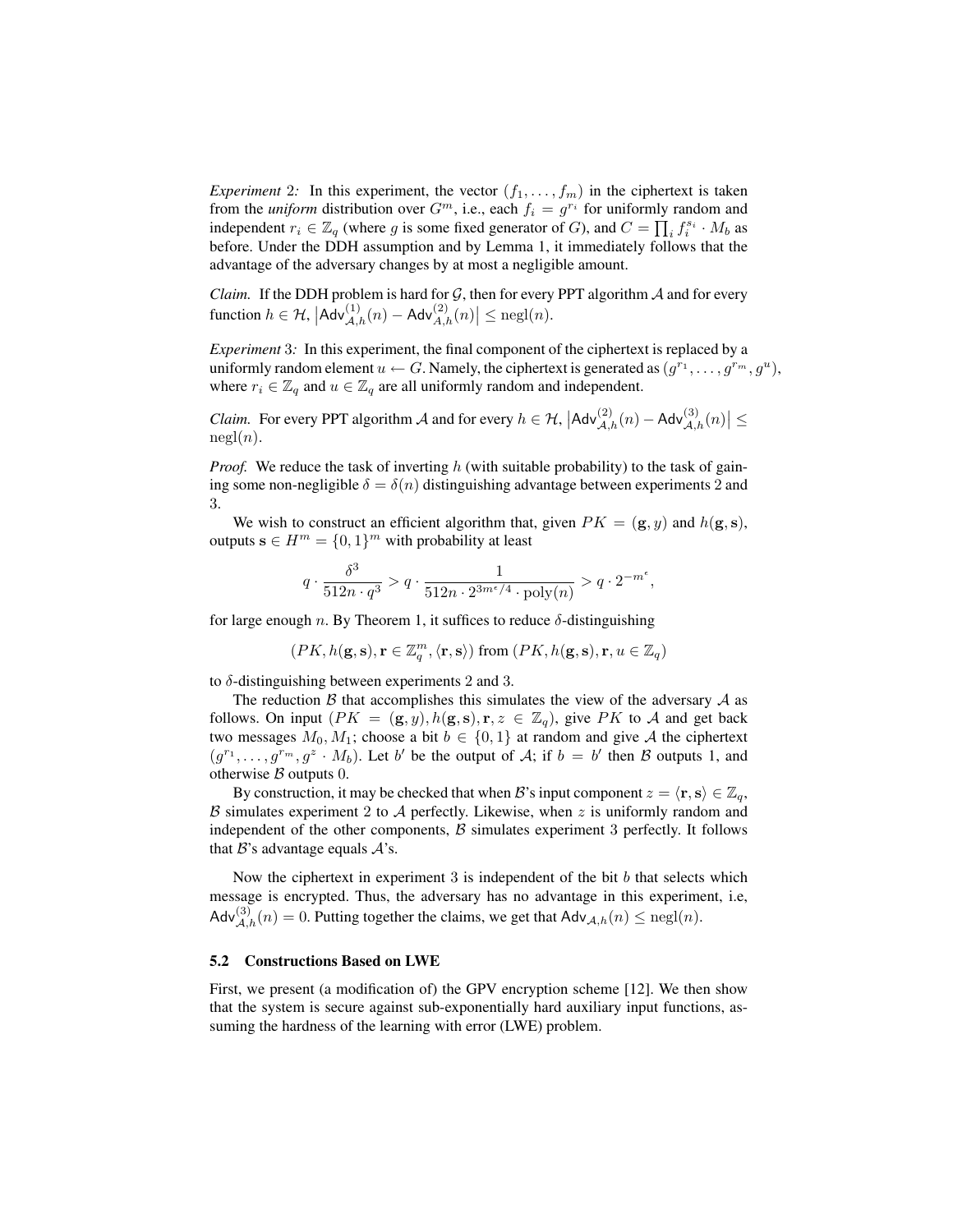*The GPV Cryptosystem.* Let *n* denote the security parameter, and let  $0 < \epsilon \leq 1$ . Let  $f(n) = 2^{\omega(\log n)}$  be some superpolynomial function. Let the prime  $q \in (f(n), 2 \cdot f(n)],$ the integer  $m = ((n + 3) \log q)^{1/\epsilon}$  and the error-distributions  $\overline{\Psi}_{\beta}$  and  $\overline{\Psi}_{\gamma}$  where  $\beta =$  $2\sqrt{n}/q$  and  $\gamma = 1/(8 \cdot \omega(\sqrt{\log n}))$  be parameters of the system.

Gen(1<sup>n</sup>): Choose a uniformly random matrix  $\mathbf{A} \leftarrow \mathbb{Z}_q^{n \times m}$  and a random vector  $\mathbf{e} \leftarrow$ 

 ${0,1}^m$ . Compute  $\mathbf{u} = \mathbf{A}\mathbf{e}$ . The public key  $PK := (\mathbf{A}, \mathbf{u})$  and the secret key

 $SK := e$ . We notice that the matrix A could be viewed as a public parameter, making **u** the only "user-specific" part of PK for the purposes of Lemma 4.

Enc $(PK, b)$ , where b is a bit, works as follows. Choose a random vector  $s \leftarrow \mathbb{Z}_q^n$ , a vector  $\mathbf{x} \leftarrow \overline{\Psi}_{\beta}^{m}$  $\frac{m}{\beta}$  and  $x' \leftarrow \overline{\Psi}_{\gamma}$ . Output the ciphertext

$$
\left(\mathbf{A}^T\mathbf{s} + \mathbf{x}, \mathbf{u}^T\mathbf{s} + x' + b\left\lfloor \frac{q}{2} \right\rfloor \right)
$$

Dec(SK, c): Parse the ciphertext as  $(y, c) \in \mathbb{Z}_q^m \times \mathbb{Z}_q$  and compute  $b' = (c - e^T y)/q$ . Output 1 if  $b' \in [\frac{1}{4}, \frac{3}{4}] \mod 1$ , and 0 otherwise.

*Remark 3.* There are two main differences between the cryptosystem in [12] and the variant described here. First, we choose the error parameter  $\beta$  to be superpolynomially small in n (and the modulus q to be superpolynomially large), whereas in [12], both are polynomially related to n. Second, the secret-key distribution in our case is the uniform distribution over  $\{0,1\}^m$ , whereas in [12], it is the discrete Gaussian distribution  $D_{\mathbb{Z}^m,r}$  for some  $r > 0$ . The first modification is essential to our proof of auxiliary-input security. The second modification is not inherent; using a discrete Gaussian distribution also results in an identity-based encryption scheme (as in [12]) secure against auxiliary inputs. We defer the details to the full version of this paper.

*Remark 4.* Although the encryption scheme described here is a bit-encryption scheme, it can be modified to encrypt  $O(\log q)$  bits with one invocation of the encryption algorithm, using the ideas of [17, 22]. However, we note that another optimization proposed in [22] that achieves *constant* ciphertext expansion does not seem to lend itself to security against auxiliary inputs. Roughly speaking, the reason is that the optimization enlarges the secret key by repeating the secret key of the basic encryption scheme polynomially many times; this seems to adversely affect auxiliary input security.

We now show that the (modified) GPV scheme is secure against subexponentially hard auxiliary inputs, under the decisional LWE assumption.

Theorem 3. *Let the superpolynomial function* f(n) *and the parameters* m, q, β *and*  $\gamma$  *be as in the encryption scheme described above. Assuming that the* DLWE<sub>n,m,q, $\beta$ </sub> *problem is hard, the encryption scheme above is* (2<sup>−</sup>m )*-*AI-CPA *secure (when* A *is viewed as a public parameter).*

*Remark.* We can actually prove security even for auxiliary functions  $h(A, e)$  that (given A) are hard to invert with probability  $2^{-k}$ , where k can be as small as  $\text{polylog}(m)$ . However, then the assumption we rely on is that LWE is hard for adversaries that run in subexponential time. For the sake of simplicity, we only state the theorem for  $k = m^{\epsilon}$ in which case we can rely on the standard LWE hardness assumption.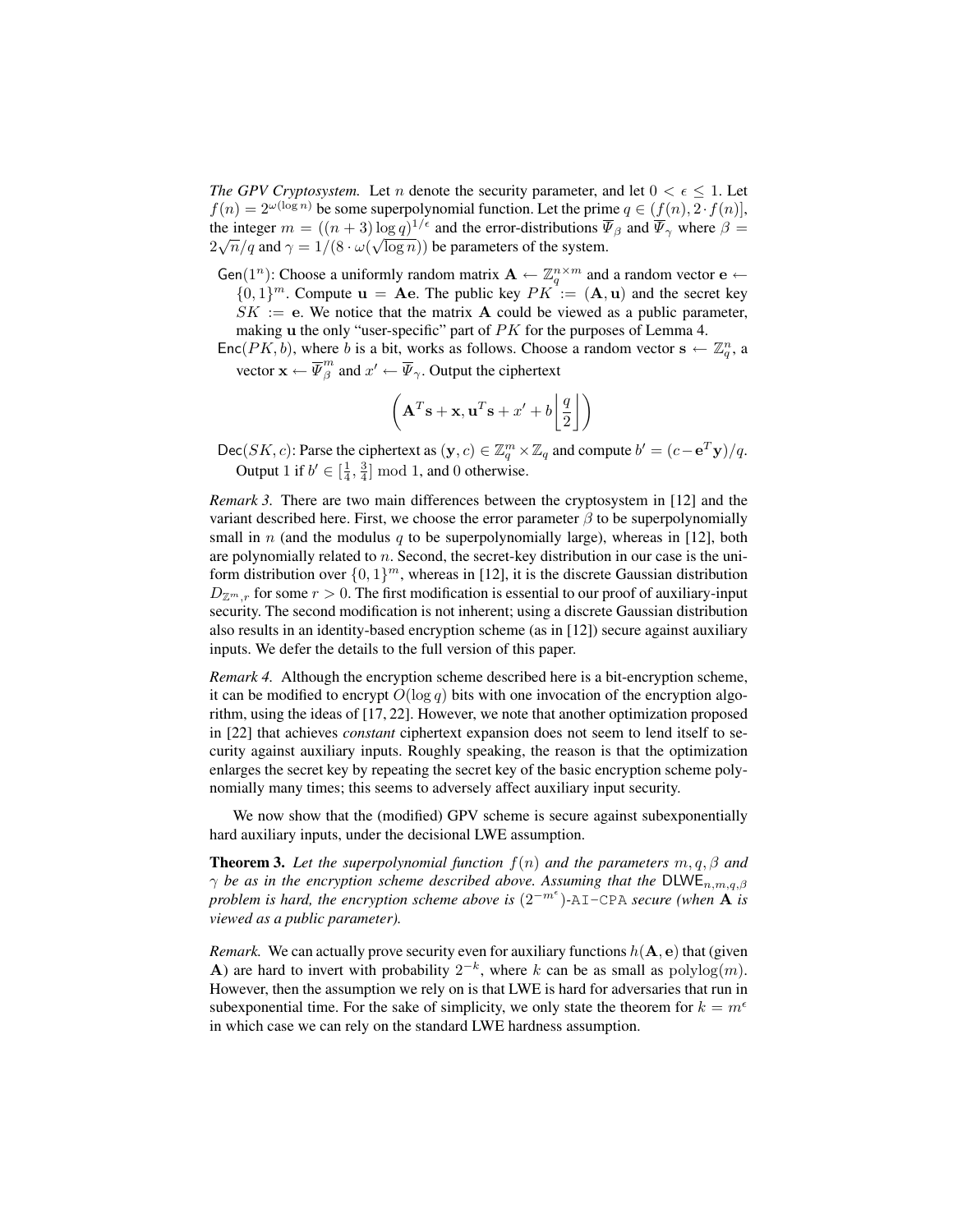*Proof (of Theorem 3).* By Lemma 4 (Part 2) and because the length of "user-specific" public key **u** is  $n \log q$  bits, to show Theorem 3 it suffices to show that our encryption scheme is  $(q^n 2^{-m^{\epsilon}})$ -wAI-CPA secure. Fix any auxiliary-input function h, so that e is still  $(q^n \cdot 2^{-m^{\epsilon}})$ -hard given  $(A, u, h(A, e))$ , and a PPT adversary A with advantage  $\delta = \delta(n) = \mathsf{Adv}_{A,h}(n).$ 

We consider a sequence of experiments, and let  $\mathsf{Adv}_{\mathcal{A},h}^{(i)}(n)$  denote the advantage of the adversary in experiment  $i$ .

*Experiment* 0*:* This is the experiment in Definition 2. The adversary  $\mathcal A$  gets as input  $PK = (\mathbf{A}, \mathbf{u})$  and the auxiliary input  $h(\mathbf{A}, \mathbf{e})$ . A receives  $Enc(PK, b)$  where  $b \in$  $\{0, 1\}$  is uniformly random. A succeeds in the experiment if he succeeds in guessing b. By assumption,  $\mathsf{Adv}_{\mathcal{A},h}^{(0)}(n) = \mathsf{Adv}_{\mathcal{A},h}(n) = \delta.$ 

*Experiment* 1*:* In this experiment, the challenge ciphertext is generated by "encrypting with the secret key," rather than with the usual  $Enc(PK, b)$  algorithm. In particular, define the algorithm  $Enc'(\mathbf{A}, \mathbf{e}, b)$  as follows.

- 1. Choose  $\mathbf{s} \leftarrow \mathbb{Z}_q^n$  at random and  $\mathbf{x} \leftarrow \overline{\Psi}_{\beta}^m$  $\int_{\beta}^{m}$ , and compute the first component of the ciphertext  $y = A<sup>T</sup>s + x$ .
- 2. Choose  $x' \leftarrow \overline{\Psi}_{\gamma}$  and compute the second component of the ciphertext as

$$
c = \mathbf{e}^T \mathbf{y} + x' + b|q/2|
$$

Claim. The distribution produced by Enc' is statistically close to the distribution of a real ciphertext; in particular, there is a negligible function negl such that

$$
\left|\mathsf{Adv}_{\mathcal{A},h}^{(0)}(n) - \mathsf{Adv}_{\mathcal{A},h}^{(1)}(n)\right| \le \mathsf{negl}(n).
$$

*Proof.* Fix **A** and **e** (and hence **u**). Then for uniformly random  $\mathbf{s} \in \mathbb{Z}_q^n$  and  $\mathbf{x} \leftarrow$  $\overline{\Psi}^m_{\beta}$  $\frac{m}{\beta}$ , both Enc and Enc' compute the same y. Given y, the second component of the ciphertext produced by Enc' is

$$
c = \mathbf{e}^T \mathbf{y} + x' + b\lfloor q/2 \rfloor = \mathbf{e}^T A \mathbf{s} + (\mathbf{e}^T \mathbf{x} + x') + b\lfloor q/2 \rfloor = \mathbf{u}^T \mathbf{s} + (\mathbf{e}^T \mathbf{x} + x') + b\lfloor q/2 \rfloor
$$

It suffices to show that the distribution of  $e^T x + x'$  is statistically indistinguishable from  $\overline{\Psi}_{\gamma}$ . This follows from Lemma 3 and the fact that

$$
\mathbf{e}^T \mathbf{x} / (\gamma q) \le ||\mathbf{e}|| \cdot ||\mathbf{x}|| / (\gamma q) \le \sqrt{m} \cdot \beta q \cdot \omega(\sqrt{\log n}) / (\gamma q) = 2 \cdot \sqrt{mn} \cdot \omega(\log n) / q
$$

is a negligible function of  $n$ .

*Experiment* 2*:* In this experiment, the vector y in the ciphertext is taken from the uniform distribution over  $\mathbb{Z}_q^m$ . Assuming the DLWE $_{n,m,q,\beta}$  problem is hard, it immediately follows that the advantage of the adversary changes by at most a negligible amount.

*Claim.* If the DLWE<sub>n,m,q, $\beta$  problem is hard, then for every PPT algorithm  $\mathcal A$  and for</sub> every function  $h \in \mathcal{H}$ , there is a negligible function negl such that  $|{\sf Adv}_{\mathcal{A},h}^{(1)}(n) \mathsf{Adv}_{A,h}^{(2)}(n) \big| \le \mathsf{negl}(n).$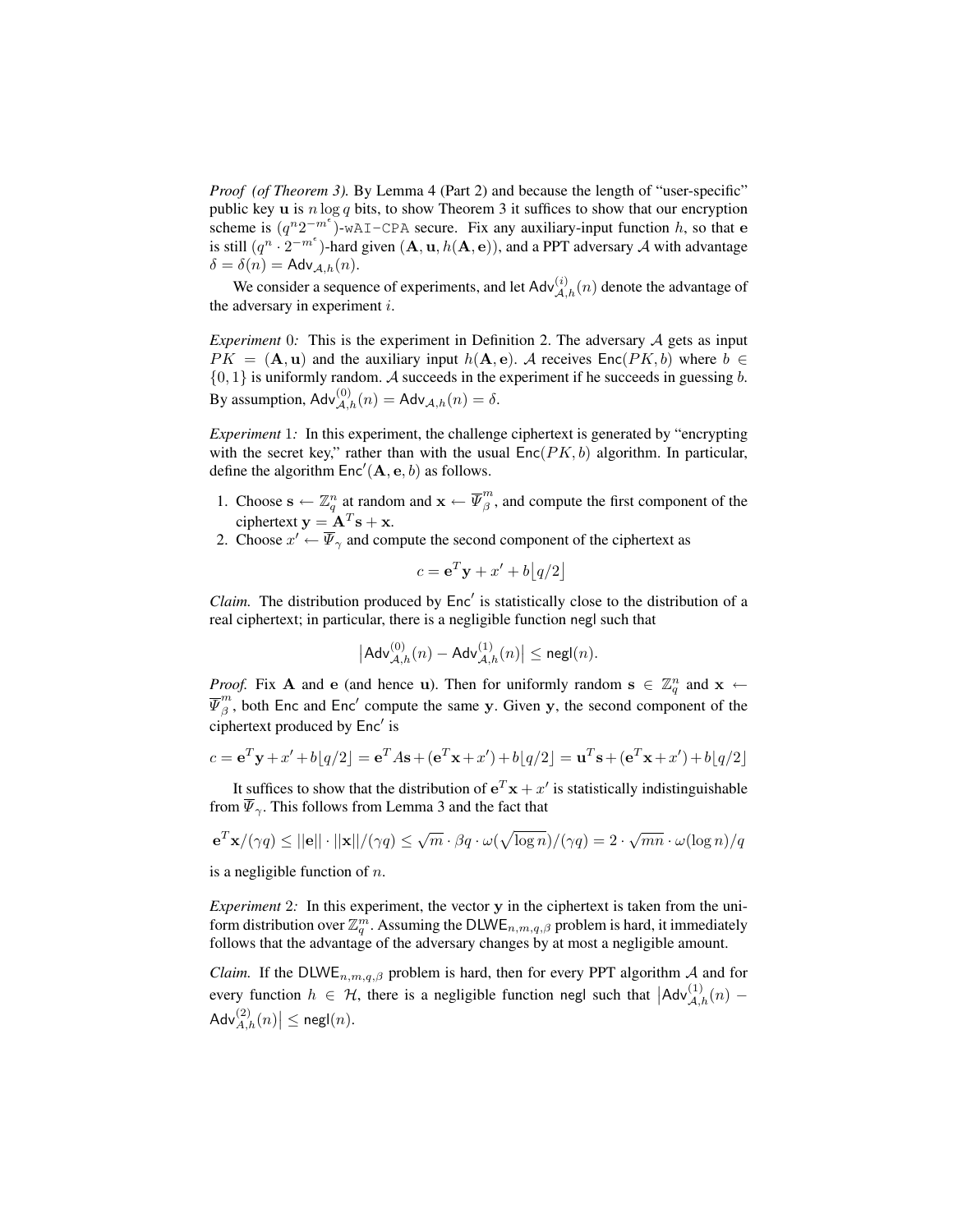*Experiment* 3*:* In this experiment, the second component of the ciphertext is replaced by a uniformly random element  $r \leftarrow \mathbb{Z}_q$ . Namely, the ciphertext is generated as  $(\mathbf{y}, r)$ , where  $y \leftarrow \mathbb{Z}_q^m$  is uniformly random, and  $r \leftarrow \mathbb{Z}_q$  is uniformly random.

*Claim.* For every PPT algorithm A and for every function  $h \in \mathcal{H}$ , there is a negligible function negl such that  $\left|\mathsf{Adv}_{\mathcal{A},h}^{(2)}(n) - \mathsf{Adv}_{\mathcal{A},h}^{(3)}(n)\right| \le \mathsf{negl}(n)$ .

*Proof.* We reduce the task of inverting h to the task of gaining a non-negligible distinguishing advantage between experiments 2 and 3. Suppose for the sake of contradiction that there exists a PPT algorithm A, a function  $h \in H$ , and a polynomial p such that for infinitely many  $n$ 's,  $|Adv_{\mathcal{A},h}^{(2)}(n) - Adv_{\mathcal{A},h}^{(3)}(n)| \ge 1/p(n)$ . We show that this implies that there exists a PPT algorithm  $\beta$  so that for infinitely many n's,

$$
\left| \Pr[\mathcal{B}(\mathbf{A}, \mathbf{u}, h(\mathbf{A}, \mathbf{e}), \mathbf{y}, \mathbf{e}^T \mathbf{y}) = 1] - \Pr[\mathcal{B}(\mathbf{A}, \mathbf{u}, h(\mathbf{A}, \mathbf{e}), \mathbf{y}, r) = 1] \right| \ge 1/p(n)
$$
 (4)

The adversary  $\beta$  will simulate  $\mathcal{A}$ , as follows. On input  $(\mathbf{A}, \mathbf{u}, h(\mathbf{A}, \mathbf{e}), \mathbf{y}, c)$ , algorithm B will choose a random bit  $b \in \{0, 1\}$  and will start emulating  $\mathcal{A}(PK, h(\mathbf{A}, \mathbf{e}))$ , where  $PK = (\mathbf{A}, \mathbf{u})$ . The algorithm B will then sample  $x' \leftarrow \overline{\Psi}_{\gamma}$  and a uniformly random bit  $b \leftarrow \{0, 1\}$  and feed A the ciphertext  $(\mathbf{y}, r + x' + b\lfloor q/2 \rfloor \pmod{q}$ . Let b' be the output of A. If  $b = b'$  then B outputs 1, and otherwise B outputs 0.

By definition

$$
\Pr[\mathcal{B}(\mathbf{A}, \mathbf{u}, h(\mathbf{A}, \mathbf{e}), \mathbf{y}, \mathbf{e}^T \mathbf{y}) = 1] = \mathsf{Adv}_{\mathcal{A},h}^{(2)}(n),
$$

and

$$
\Pr[\mathcal{B}(\mathbf{A}, \mathbf{u}, h(\mathbf{A}, \mathbf{e}), \mathbf{y}, r) = 1] = \mathsf{Adv}_{\mathcal{A},h}^{(3)}(n).
$$

This, together with the assumption that  $|Adv_{\mathcal{A},h}^{(2)}(n) - Adv_{\mathcal{A},h}^{(3)}(n)| \ge 1/p(n)$ , implies that Equation (4) holds. Now, we use Goldreich-Levin theorem over the (large) field  $\mathbb{Z}_q$ and  $H = \{0, 1\} \subseteq \mathbb{Z}_q$  (Theorem 1). By Theorem 1, there is an algorithm that, given  $PK = (**A**, **u**),$  inverts  $h(**A**, **e**)$  with probability greater than

$$
\frac{\delta^3}{512 \cdot n \cdot q^2} = q^n \cdot \frac{\delta^3 \cdot q}{512 \cdot n \cdot q^{n+3}} > q \cdot 2^{-m^{\epsilon}}
$$

since  $q^{n+3} = 2^{m^e}$  and  $512 \cdot n/\delta^3 \cdot q < 1$  for large enough n. This provides the desired contradiction.

The ciphertext in experiment 3 contains no information about the message. Thus, the adversary has no advantage in this experiment, i.e,  $\mathsf{Adv}_{\mathcal{A},h}^{(3)}(n) = 0$ . Putting together the claims, we get that  $\mathsf{Adv}_{\mathcal{A},h}(n) \leq \mathsf{negl}(n)$ . This concludes the proof.

## References

1. Adi Akavia, Shafi Goldwasser, and Vinod Vaikuntanathan. Simultaneous hardcore bits and cryptography against memory attacks. In *TCC*, pages 474–495, 2009.